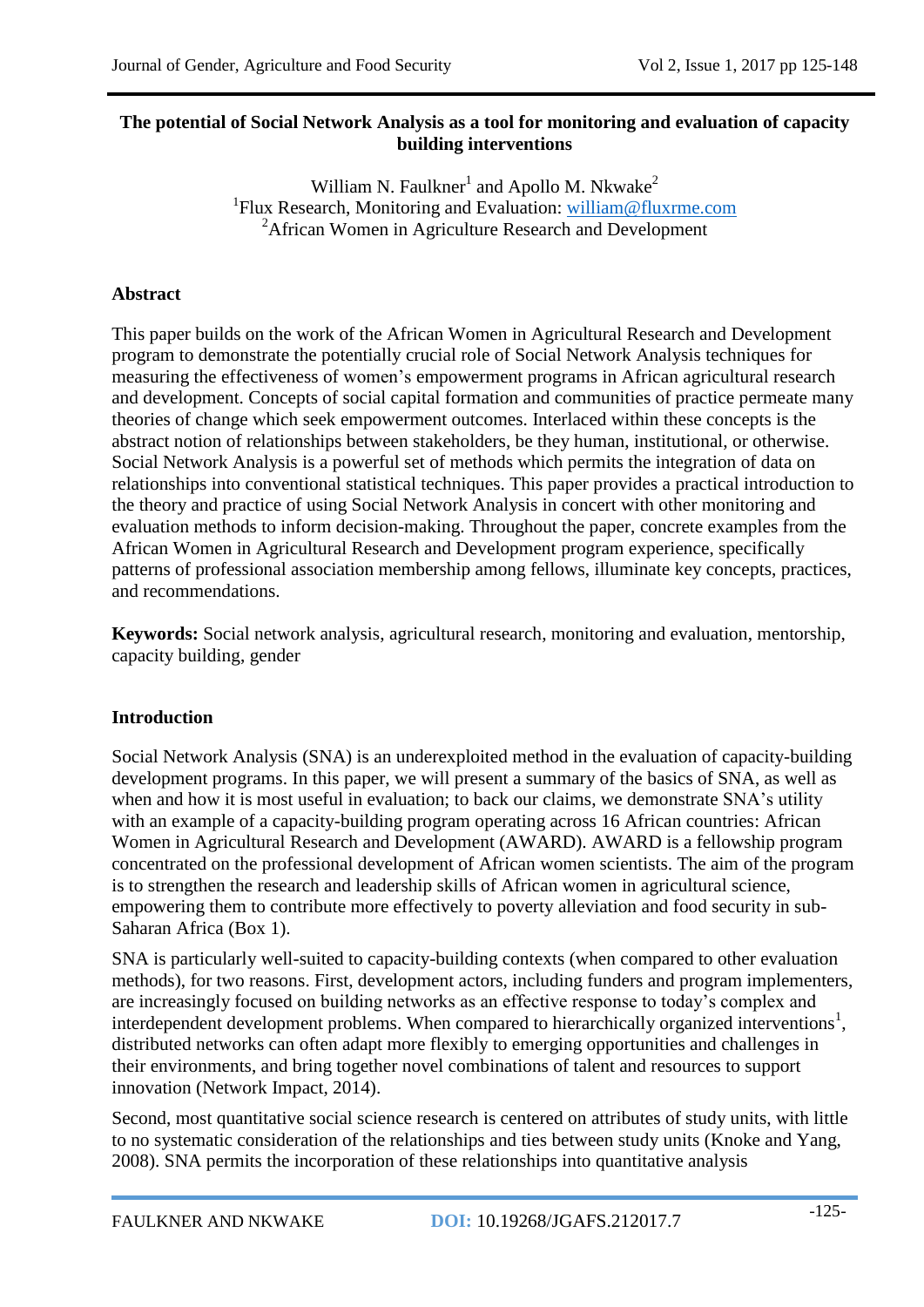methodologies. SNA examines how individuals, groups, and organizations interact with each other, as well as the strengths of connections and associations that link those entities (Wasserman and Faust, 1994; Fowler and Christakis, 2008).

Applications of SNA to international development capacity building are still relatively rare, but existing works point to the enormous potential of the approach. While examining smallholder agricultural innovation in Ethiopia, Spielman *et al*. (2011, p. 210) found that "smallholder innovation networks are central to these systems", and that different network structures can strongly influence both the pace and path of innovation. Furthermore, the study concludes that "SNA provides useful insights into the inherent characteristics, measurable indicators, and implications of possible means to enhance smallholder innovation networks in Ethiopia" (Spielman *et al*., 2011, p. 210). Wood *et al*. (2014, p. 1) use SNA to show "that farmers deliberate about science in intensive and durable networks that have significant implications for theorizing agricultural innovation". Finally, a central claim of an evaluation of food security and nutrition advocacy by Dershem and Bokuchava (2016, p. 1) which integrates SNA is that "knowing the current characteristics and structure of these networks will help Oxfam and network members weave more effective and sustainable networks … in the Caucasus region".

By bringing the influence of relationships to the forefront of analysis, SNA represents an opportunity to propose a paradigmatic change in thinking: in evaluating development interventions, the attributes of the units (e.g. age of a person, size of a country) can have *equal or lesser* influence on outcomes when compared to their relationships with other actors. In our example involving AWARD, the ability of a woman agricultural scientist to wield influence in her organization may depend less on her education, age, or job title, and more on her use of formal or informal relationships.

The first section of the paper outlines a practical overview of what SNA provides as a monitoring and evaluation technique, and how/when it may be applied within the monitoring and evaluation frameworks of capacity-building interventions. The following section demonstrates the claims of these theoretical sections using the empirical example of AWARD's Retrospective Social Network Analysis Project (hereafter referred to as the 'Retrospective SNA Project' or 'project'), implemented between February and May, 2016.

## **Theoretical application of SNA to women's empowerment programs**

Network Theory (Graph Theory) is a formalized method designed to study the influence of relationships. While most quantitative methods treat units of analysis as isolated entities, SNA has the essential capacity to account for the characteristics of relationships between entities:

Most social research continues to rely heavily on measuring and analyzing the attributes of actors as the units of analysis, whether through survey or experimental data collection. Although attributes and relations are conceptually distinct approaches to investigating social behavior, they should not be viewed as mutually exclusive options…A nation's annual volumes of exports and imports are characteristics of its economy. But the amount of goods and services exchanged between each national dyad represents the structure of trading networks in the global economy…Relations reflect emergent dimensions of complex social systems that cannot be captured by simply summing or averaging its members' attributes. Structural relations can influence both individual behaviors and systemic performances in ways not reducible to actor characteristics…The strong inference is that exclusively focusing on actor attributes loses many important explanatory insights provided by network perspectives on social behavior (Knoke and Yang, 2008, p. 7-8).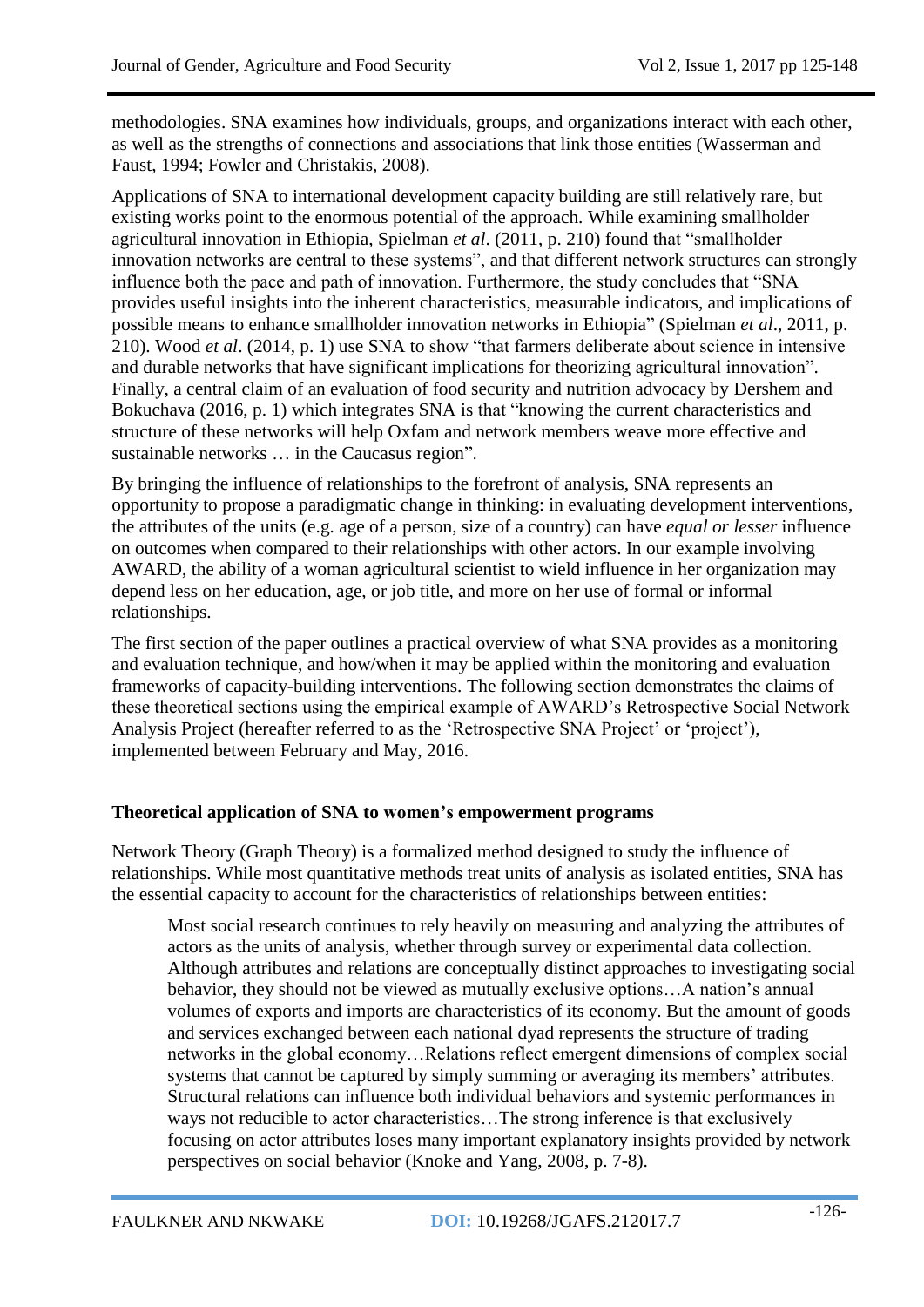## **Box 1: Summary of the AWARD Program**

**Operation:** 2008-2017 (ongoing)

#### **Program vision:**

Critical advances and innovations in agricultural development for Africa are led and enriched by the contributions of capable, confident, and influential African women; and the agricultural research and development sector demonstrates increasing responsiveness to the needs and contributions of women.

#### **Program goals:**

Strengthen the research and leadership skills of African women in agricultural science, empowering them to contribute more effectively to poverty alleviation and food security in sub-Saharan Africa.

Cultivate a pool of African women to be:

- a) Effective within Agricultural Research and Development (ARD) institutions supporting agricultural value chains.
- b) Effective across a range of research disciplines serving the sector.
- c) Responsive to gender issues in the service of women, without excluding men.
- d) Technically competent to generate innovations, especially those needed by Africa's smallholder farmers.

#### **Program model:**

Individually tailored two-year fellowships.

#### **Previous results from program MONITORING AND EVALUATION:**

- 1,158 agricultural scientists (84 percent of them women) participated.
- $\bullet$  300+ institutions inolved.
- $\bullet$  465 fellows female agricultural scientist from 11 countries<sup>\*</sup> have earned an AWARD Fellowship.
- Five women from five countries\*\* participated in a pilot project aimed at Francophone Africa.
- 397 scientists have mentored AWARD fellows.

## **Next phase:**

During its next phase, AWARD will help African research institutions grow in their ability to conduct Gender Responsive Agricultural Research and Development (GRARD). AWARD will continue to invest in African women scientists as agents of change; in the Gender in Agribusiness Investments for Africa (GAIA); in programs to strengthen National Agricultural Research (NARS) institutions; and in creating an enabling environment for gender equality in African agriculture, particularly in supporting women's leadership in agriculture.

\* Ethiopia, Ghana, Kenya, Liberia, Malawi, Mozambique, Nigeria, Rwanda, Tanzania, Uganda and Zambia \*\* Cote d'Ivoire, Cameroon, Senegal, Mali and Burkina Faso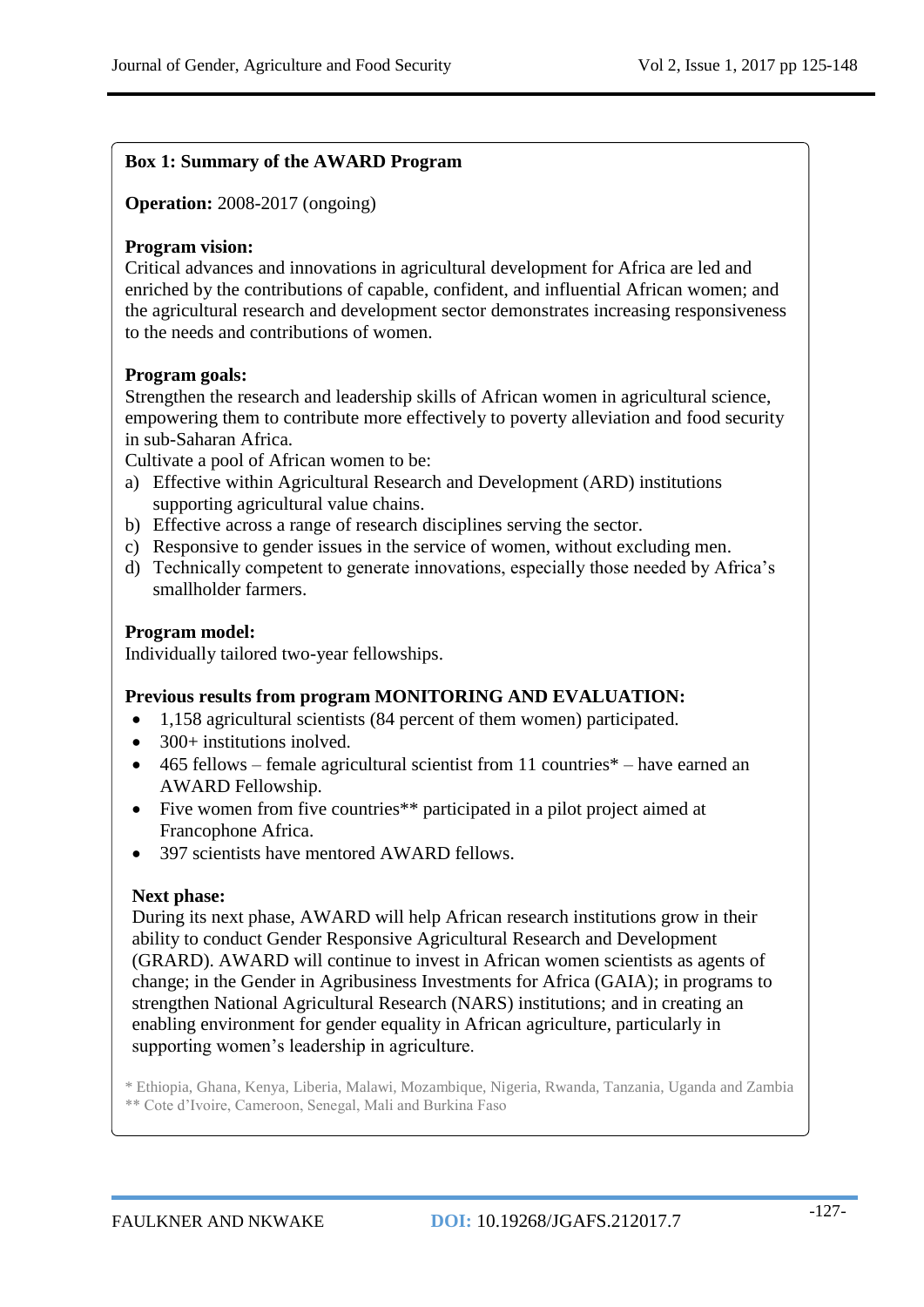SNA is particularly well-suited to the evaluation of capacity-building interventions because of the linkage between the measurement of relationships and the concept of social capital. The fundamental definition of social capital is, in the view of some theorists, the capacity to access desired resources through social relations (Lin, 1999; Burt, 2000; Reynolds, 2007). Additionally, there is evidence that this social capital is positively associated with tangible career outcomes (Seibert, Kraimer and Liden, 2001), because interactions between individuals with different amounts of social capital also fosters the development of other forms of capital (e.g. human capital, etc.) (Aigner, Flora and Hernandez, 2001; Emery and Flora, 2006; Falk and Kilpatrick, 1999).

SNA is based upon data containing two groups of elements, and generally involves a third, as illustrated in Figure 1.



**Figure 1: How to build a network**

*Entities, a.k.a. Nodes, Vertices, and Units of Analysis*: while the term "social network analysis" might seem to imply that entities are always human beings<sup>2</sup>, in reality they can represent people, institutions, countries, written works, and even abstract concepts.

*Relationships, Edges, or Links*<sup>3</sup> "Relationship" is also a very general concept; a relationship is any characteristic of interaction which is consistently measurable between all entities. Examples include trust or communication between people, trade between countries, or co-occurrence of keywords in publications. In the most basic sense, the analyst need only be able to confidently assess the existence or non-existence of the relationship.

*Metadata (optional)*: Most network analyses will attach metadata to both entities and relationships. For example, if each entity represents a professional association and a relationship between two associations indicates they share at least one member, useful metadata could include the country location of association headquarters or the number of members.

# **Results of SNA**

SNA usually seeks four types of results:

- 1. Visualization: mapping; visual inspection to identify areas for deeper analysis.
- 2. Measures of centrality: showing distribution of "importance" and/or "influence" among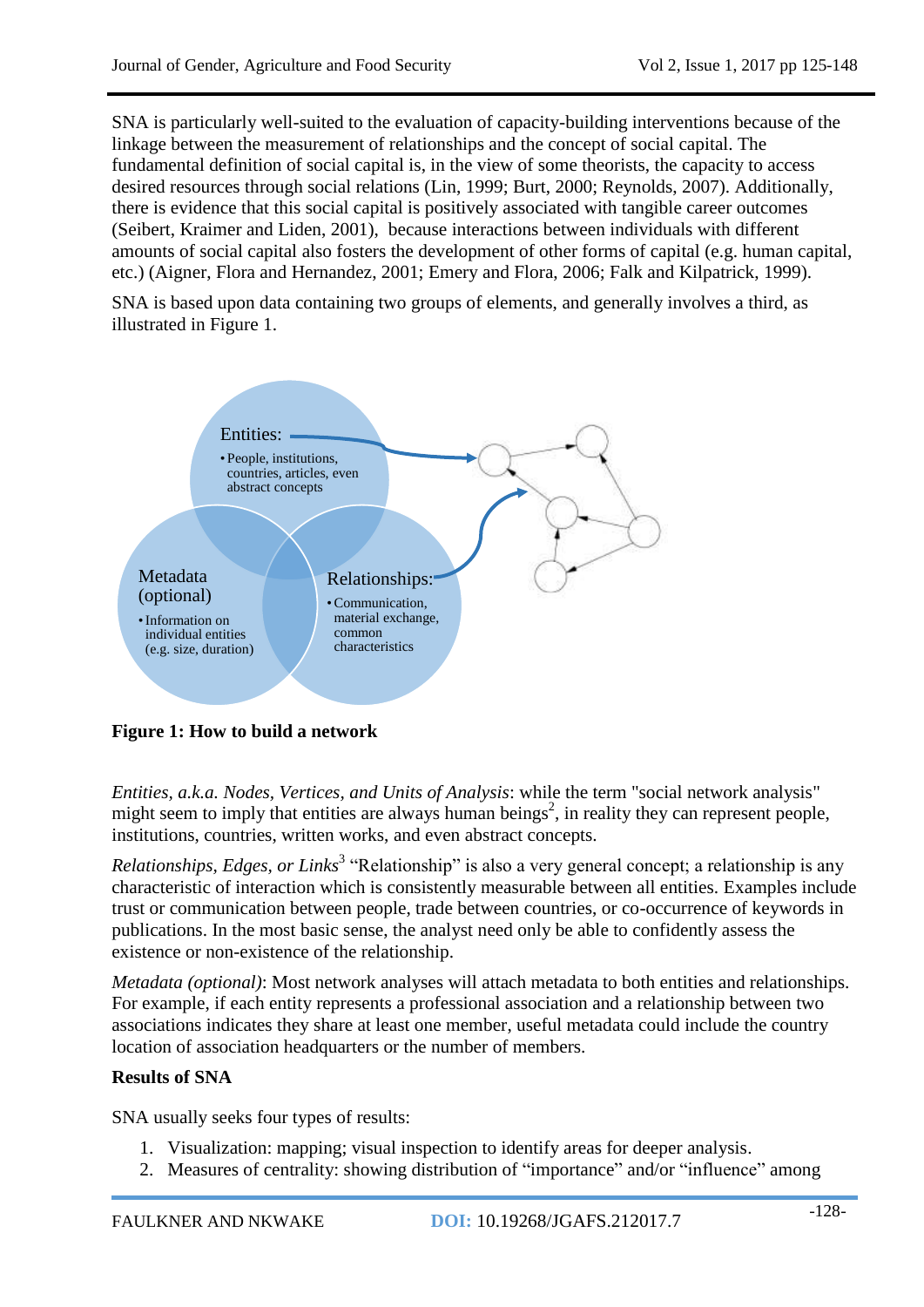entities.

- 3. Structural attributes: understanding type of network; qualifying overall relationship patterns.
- 4. Subgroup identification: finding sub-groups based on commonalities in structure of relationships.



**Figure 2: Network graph with subgroups circled**

## *Visualization*

Networks can be represented visually as graphs (Figure 2). These visualizations are most useful as "maps" to identify interesting points for further analysis. The two most important tasks for the analyst are therefore to adjust the graph's appearance by choosing a layout algorithm, and adjusting visualization settings. Layout algorithms define the placement and spacing of vertices and edges. These algorithms attempt to create aesthetically appealing, interpretable designs, but there are no objective criteria with which to define any one as superior to another (Hu, 2011). Examples of algorithms include: Fruchterman-Reingold (Fruchterman and Reingold, 1991), and Harel-Koren Multiscale (Koren, Carmel, and Harel, 2002). Visualization settings may be used to manipulate the size, color, shape, and transparency of the different graph elements. Each of these settings can be related to graph data or metadata. For example, the size of vertices representing professional associations might become a linear function of the number of members (the more members, the larger the association node).

# *Measures of centrality*

Most commonly, network datasets are used to calculate measures of centrality, which are different ways of measuring the "importance" or "influence" of a vertex in a network. Usually, an analyst will form the network, calculate some measures of centrality for each entity, and then merge these measures back into the original dataset. These measures then become a new variable in the dataset that can be used in further descriptive analysis or as inputs into a regression.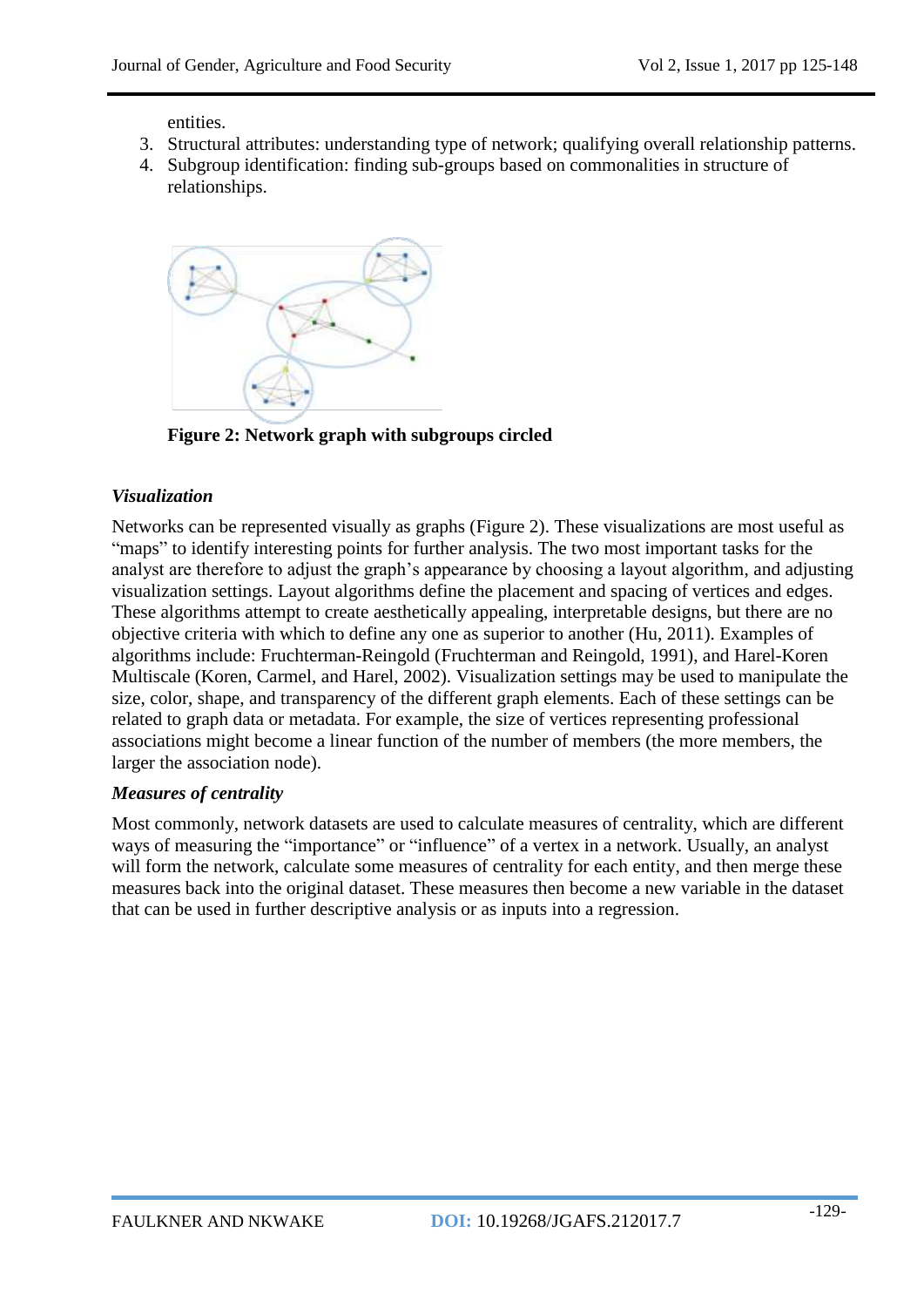

Figure 3: Common measures of centrality *Source:<https://en.wikipedia.org/wiki/Centrality>*

## *Sub-group identification*

Finally, a number of methods exist to define the boundaries of "sub-groups" or "clusters". A simple technique, for example, is to define "cliques" – sub-groups within which all the entities are connected to one another. In Figure 3, for example, groups B, C, and D are cliques, but A is not. Identifying sub-groups also allows for the identification of entities in certain types of positions. For example, some entities may "bridge" between clusters, while others exist in the center, bonding the other members of the cluster together (Hoppe and Reinelt, 2010). Some analyses may separate out bridging or bonding entities to examine whether they share common traits as an artifact of their positions, despite their distribution in different sub-groups.

#### *Network structure and topology*

Some overall properties of networks help the analyst gain a sense of the network's structure or topology, in the same way that "mountainous" or "rolling plains" might describe some general properties of landscapes. Unlike landscapes, however, network properties are usually only useful when contrasting different networks or sub-groups within a network (comparison using a reference). Some examples of frequently compared properties (in order of increasing complexity):

- Density: the number of connections in the network divided by the total possible number of connections. For a "dense" graph, this measure will be closer to 1, whereas for a `sparse` graph, it will be close to 0.
- Reciprocity: in directed networks, there are 4 possible relationships between any given pair of entities – null (no relationship),  $A > B$ ,  $A < B$ , and  $A < B$ . Reciprocity has several measures, but the most common is to take the number of reciprocated pairs (the fourth relationship type) and divide this number by the total number of connected pairs (any relationship type except null).
- Hierarchy: although intuitively an easy concept, the degree to which a network is hierarchical is difficult to mathematically define. Krackhardt (1994) provides four properties of the perfect hierarchy, against which to compare real-world network structures:
	- o Connectedness: nodes and subgroups must not exist on their own.
	- o Reciprocity: there must be no reciprocity.
	- o Efficiency: only one connection should point towards each node (having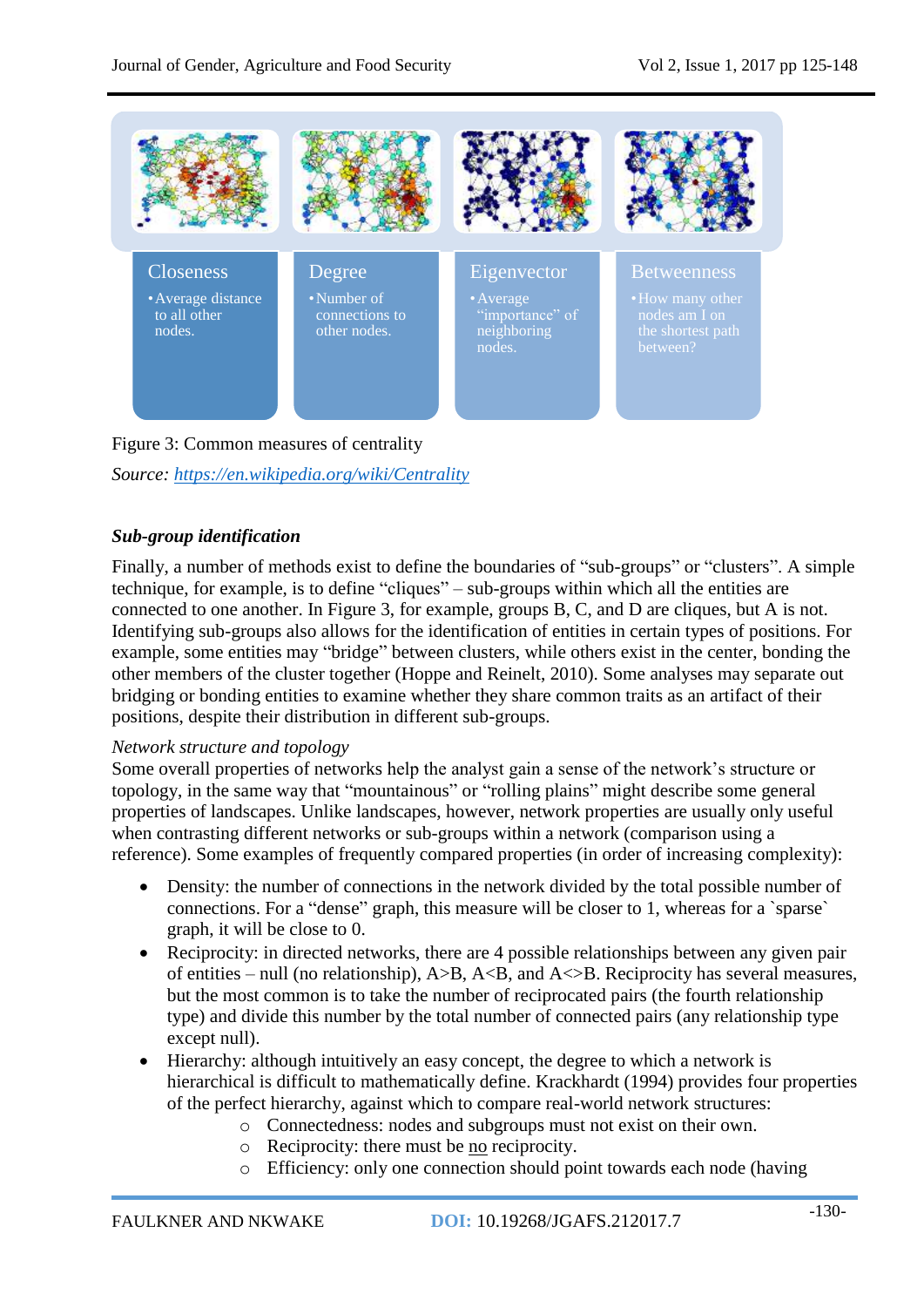multiple superiors is inefficient).

o Least Upper Bound: every pair of nodes should at some point have one and only one common superior.

#### *Deciding when and how to apply SNA*

Despite the generality of SNA as a method, many applications of SNA in monitoring and evaluation systems touch upon only a narrow band of potential applications. Monitoring and evaluation teams can apply SNA to answer a vast array of questions involving diverse types of relationships and overlaps. Limiting the application of these methods to the analysis of relationships between stakeholders, such as information exchange and dissemination among beneficiaries (Hoppe and Reinelt, 2010; Martinez *et al*., 2003; Valente, Gallaher, and Mouttapa, 2004), stops short of utilizing its full potential. Table1 displays an array of examples of other, less common, applications of SNA in monitoring and evaluation.

#### **Table 1: Generalized applications of SNA (non-exhaustive list)**

| <b>Application</b><br><b>Type</b>    | <b>Utilization &amp; Examples</b>                                                                                                                                          |  |  |  |
|--------------------------------------|----------------------------------------------------------------------------------------------------------------------------------------------------------------------------|--|--|--|
| $Co-$<br>occurrence                  | Utilization: reveal deeper patterns through mapping the co-occurrence of<br>answers on any multiple-choice, multiple-answer survey question.                               |  |  |  |
| in surveys                           | Example Questions for AWARD's monitoring and evaluation:                                                                                                                   |  |  |  |
|                                      | Which combinations or "clusters" of crop/animal<br>specializations are most common among applicants?                                                                       |  |  |  |
|                                      | Which applicants bridge the common specialization clusters<br>and do their characteristics differ from those of other cluster members<br>on average?                       |  |  |  |
|                                      | Do applicants specializing in cattle tend to report also<br>specializing in a greater diversity of plant species as compared to<br>those specializing in goats or poultry? |  |  |  |
| <b>Short-Loop</b><br><b>Feedback</b> | Utilization: provide quick feedback on potentially useful connections and<br>overlaps.                                                                                     |  |  |  |
|                                      | <b>Example Questions:</b>                                                                                                                                                  |  |  |  |
|                                      | What knowledge, skills, or resources could project<br>stakeholders be exchanging for mutual benefit?                                                                       |  |  |  |
| <b>Bibliometric</b>                  | Utilization: track influence and positioning of publications within fields.                                                                                                |  |  |  |
| <b>Analysis</b>                      | Example Questions for AWARD's monitoring and evaluation:                                                                                                                   |  |  |  |
|                                      | Do fellows tend to publish in the same fields and sub-fields?                                                                                                              |  |  |  |
|                                      | How influential are fellows' publications? Do they appear to<br>be more influential in some fields than in others?*                                                        |  |  |  |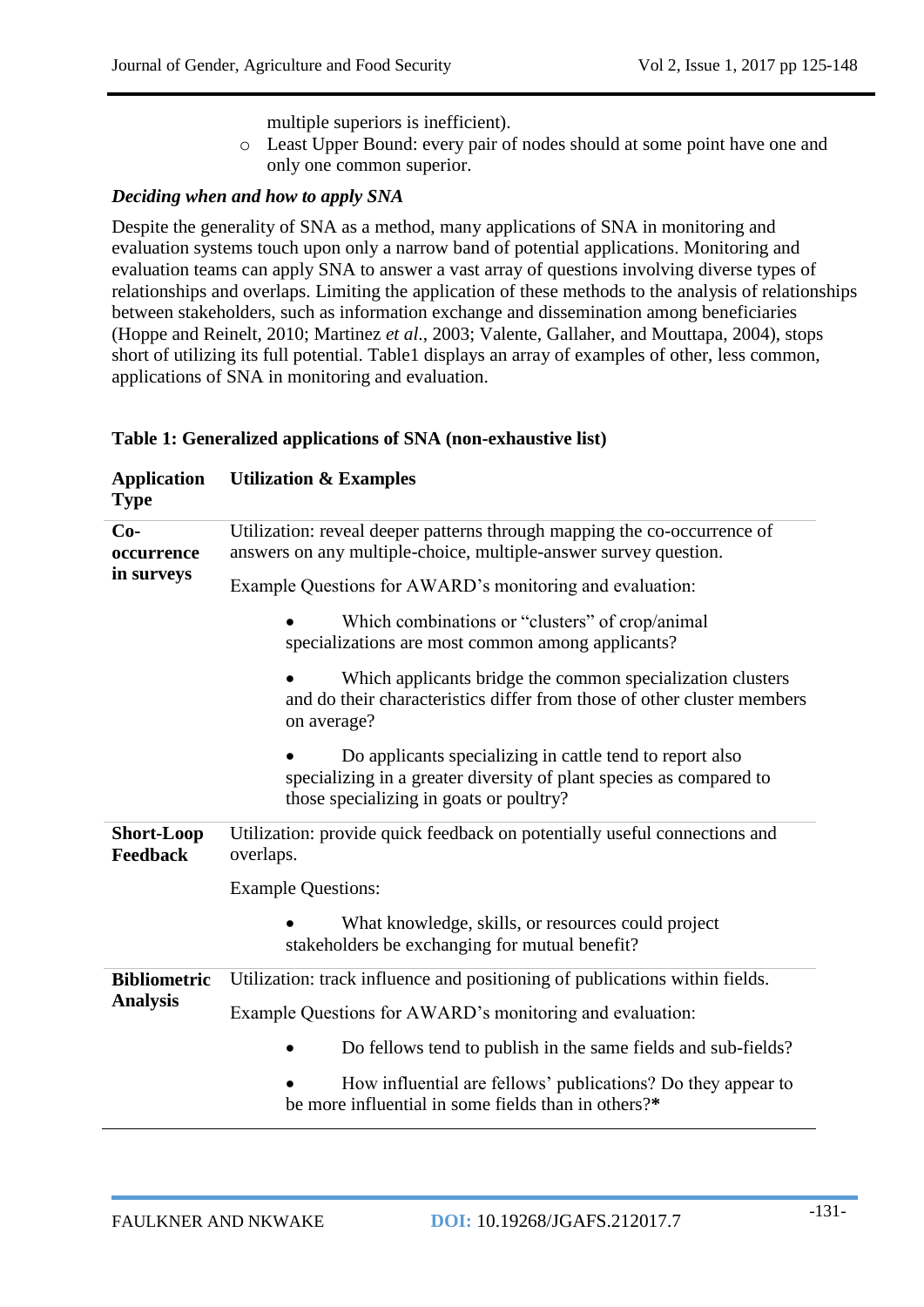| <b>Network</b><br>questions on<br>surveys | Utilization: examine a broad array of monitoring and evaluation questions<br>regarding relationships between people, organizations, or other entities of<br>interest. Although a single survey can suffice to produce rich datasets, asking<br>the same questions over repeated surveys to generate panel data allows<br>analyses to make stronger statements about change over time. The most<br>common types of questions aimed at forming a picture of personal networks<br>and social capital formation fall under the category of "name generators".<br>For example: |
|-------------------------------------------|---------------------------------------------------------------------------------------------------------------------------------------------------------------------------------------------------------------------------------------------------------------------------------------------------------------------------------------------------------------------------------------------------------------------------------------------------------------------------------------------------------------------------------------------------------------------------|
|                                           | Modified Multiple Generator (MMG): Who are the (1-6) people with whom<br>you discuss important matters?                                                                                                                                                                                                                                                                                                                                                                                                                                                                   |
|                                           | Positional Generator: By thinking of all the people with whom you are in<br>contact, who is the [first/second/third] person who you would approach to<br>gain access to influential researchers in your field?                                                                                                                                                                                                                                                                                                                                                            |
|                                           | Example Questions for AWARD's monitoring and evaluation:                                                                                                                                                                                                                                                                                                                                                                                                                                                                                                                  |
|                                           | To what degree do fellows tend to follow similar career<br>pathways, passing through the same or similar institutions?                                                                                                                                                                                                                                                                                                                                                                                                                                                    |
|                                           | Which institutions tend to be most influential in terms of<br>attracting or producing the most empowered research professionals?<br>How do these institutions relate to one another in terms of<br>communication? Over time, how much do they tend to exchange<br>professionals amongst each other?                                                                                                                                                                                                                                                                       |
|                                           | * Common indicators of publication impact, including Journal Impact Factors, are developed through<br>bibliometric methods based on SNA.                                                                                                                                                                                                                                                                                                                                                                                                                                  |
|                                           | $\mathbf{m}$ $\mathbf{m}$ $\mathbf{m}$ $\mathbf{m}$ $\mathbf{m}$ $\mathbf{m}$ $\mathbf{m}$ $\mathbf{m}$ $\mathbf{m}$ $\mathbf{m}$ $\mathbf{m}$ $\mathbf{m}$ $\mathbf{m}$ $\mathbf{m}$ $\mathbf{m}$ $\mathbf{m}$ $\mathbf{m}$ $\mathbf{m}$ $\mathbf{m}$ $\mathbf{m}$ $\mathbf{m}$ $\mathbf{m}$ $\mathbf{m}$ $\mathbf{m}$ $\mathbf{$<br>$11.11 - 11.11 - 11.11$                                                                                                                                                                                                             |

The first and most important step in the application of SNA is to make an explicit plan that clearly shows which evaluation questions will be answered using SNA, and how the results of SNA will be integrated with those generated through alternative methods.

- How do relationships fit into program theory?
- To what extent can you be confident that collecting high-quality SNA data will be feasible (Table 2)?
- What will be the unit of analysis? What will the connections represent?
- What type(s) of result(s) will inform your decision (e.g. visualization, distribution of measures of centrality, regression analysis using measures of centrality, sub-group identification)?

It is important to pay close attention to special methodological concerns when framing questions and the survey distribution plan. Table 2 displays some frequent issues of concern that can decrease the quality of data.

## **Application of SNA in practice - AWARD's Retrospective SNA Project**

This section addresses how applying SNA within AWARD's monitoring and evaluation framework demonstrates the value of SNA from a program design perspective. AWARD implemented a Retrospective SNA Project between February and May of 2016 with two overarching objectives: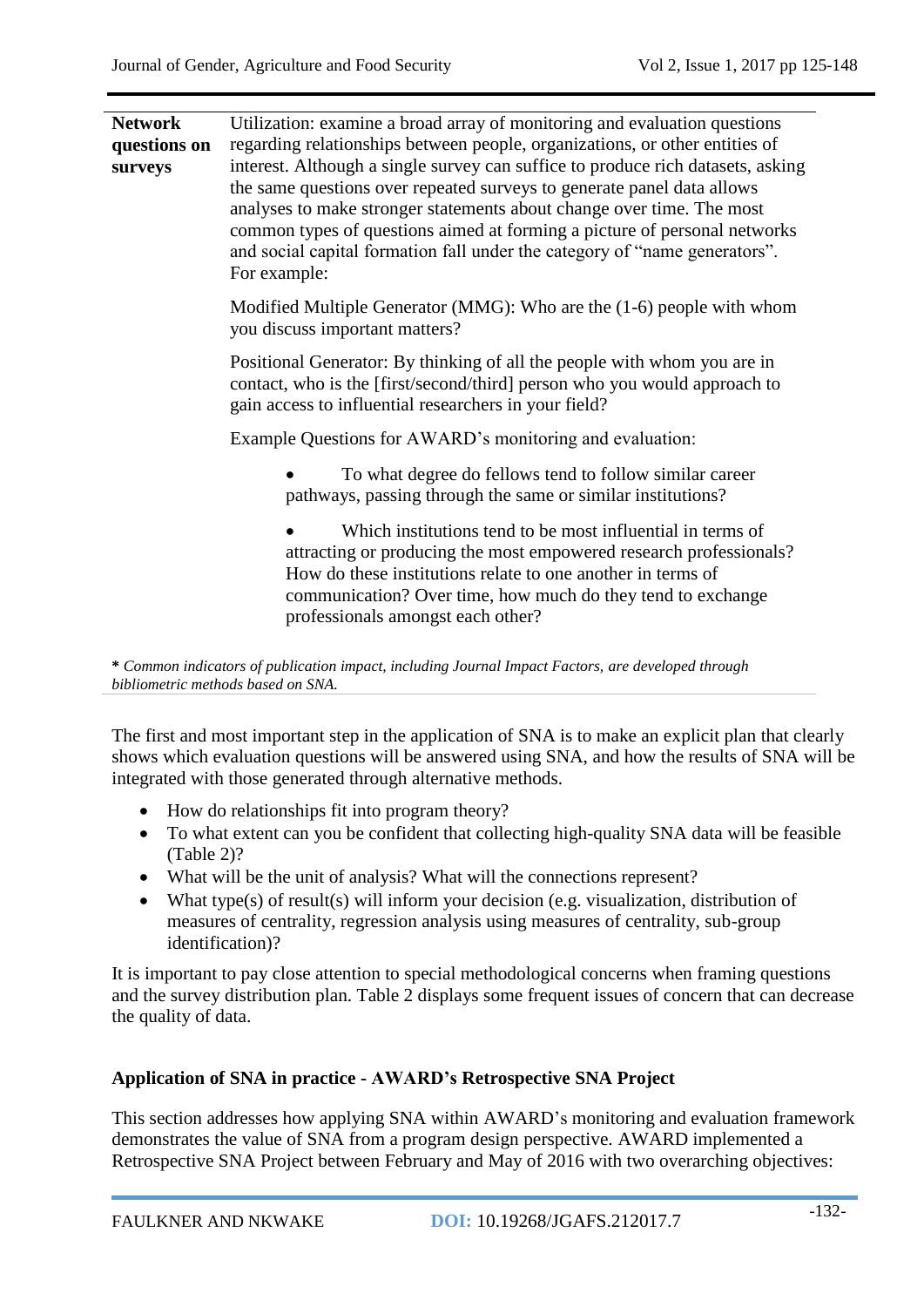| Concern                         | <b>Explanation</b>                                                                                                                                                                                                                                                                                                                                                                       | <b>Potential Solutions</b>                                                                                                                                                                                                                                                                                                                                                                      |
|---------------------------------|------------------------------------------------------------------------------------------------------------------------------------------------------------------------------------------------------------------------------------------------------------------------------------------------------------------------------------------------------------------------------------------|-------------------------------------------------------------------------------------------------------------------------------------------------------------------------------------------------------------------------------------------------------------------------------------------------------------------------------------------------------------------------------------------------|
| <b>Missing</b><br>Data          | SNA is more sensitive to missing data<br>than other statistical methods. To gain<br>a cursory understanding of why,<br>imagine removing a piece of data in a<br>traditional statistical analysis - only<br>the information from that data point is<br>lost. Now, imagine removing a node<br>from a network – both the node and<br>all of its relationships with other<br>nodes are lost. | Carefully design reasonable<br>sampling methods. If you are not<br>sure you can get data for all of<br>nodes in a network, know that<br>missing data may severely bias<br>results.<br>Invest heavily in thorough, high-<br>quality data collection. For<br>example, reserve time to follow up<br>with fellows who do not completely<br>answer survey questions relevant to<br>network analyses. |
| <b>Informant</b><br><b>Bias</b> | Consists of: (a) false recall of<br>connections that never<br>existed/happened, (b) forgetting,<br>underreporting connections.                                                                                                                                                                                                                                                           | Check data for consensus between<br>respondents. High degrees of<br>consensus are strongly correlated<br>with valid answers.                                                                                                                                                                                                                                                                    |
|                                 | Can be systematic: Respondents tend<br>to falsely recall central alters and<br>forget peripheral alters; respondents<br>tend to forget infrequent interactions<br>and falsely recall frequent interactions<br>(which never actually happened).                                                                                                                                           | Find ways to triangulate informant<br>data with other sources. For<br>example, for a subsample of<br>respondents reporting on frequency<br>of email contact, gain permission to<br>digitally track actual email contact.                                                                                                                                                                        |
| <b>Reliability</b>              | Respondents may offer different<br>answers to the same question if tested<br>repeatedly.                                                                                                                                                                                                                                                                                                 | Test-Retest: Repeat the same<br>question over time and measure<br>consistency. Factor inconsistency<br>into measures of uncertainty.                                                                                                                                                                                                                                                            |

First, the project sought to investigate the hypothesis that the relationships established within the fellowship can drive the formation of social capital, a key resource for advancing professional careers (Owen-Smith and Powell, 2004) 4 . This hypothesis underpins two central elements of AWARD's Theory of Change:

- An expansion of "agency", defined as "what a person is free to do and achieve in pursuit of whatever goals or values he or she regards as important" (Sen, 1985, p. 130). The program's theory of change correlates with empowerment as expansion of agency (Alkire and Ibrahim, 2007).
- The institutional environment and its "opportunity structure", which offers people opportunities to exert agency fruitfully. AWARD fellows are supported in becoming members of professional associations, attending scientific conferences, and completing research attachments. The premise is that ideas, resources, etc. pass from one individual,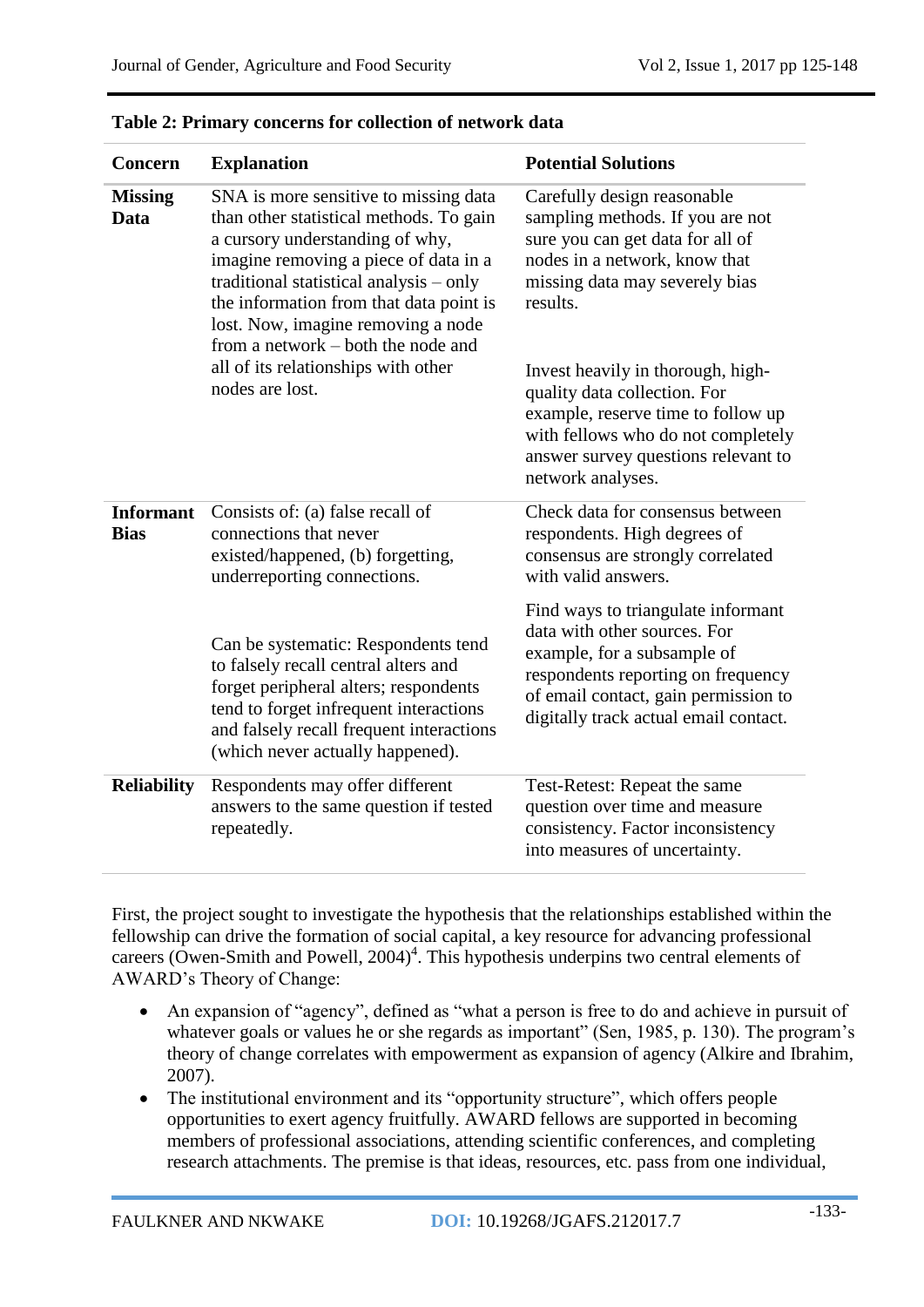group, or system unit along lines of geographic proximity and social interaction (Owen-Smith and Powell, 2004; Ahuja, 2000; Moody and White, 2003; Chandrasekhar, Kinnan and Larreguy, 2011; Jackson, Rodriguez-Barraquer and Tan, 2012). Relationships formed through these activities should therefore yield increased social capital and professional advancement opportunities.



## **Figure 4: Summary of AWARD Theory of change focused on networks**

The aspiration is that within the program's broader sphere of influence, fellows' enriched opportunity structures, social capital, and technical skills will put them in positions to contribute to agricultural research and also development, and play leadership roles in the sector.

The second overarching objective, perhaps equally as important as the first, was to provide the AWARD evaluation team with experience of doing SNA from start to finish, building capacity and paving the way for the more permanent inclusion of SNA in the program's suite of evaluation methods.

The Retrospective SNA Project sought to answer the following questions:

- What measures or indicators can be used to best understand whether networking is in fact taking place?
- Which elements of the program's strategies and theory of change intentionally (and unintentionally) facilitate networking?
- What factors within and outside of the fellowship (for example geographical proximity or institutional membership) facilitate networking?
- In what ways, if any, is networking associated with the program's identified empowerment outcomes?
- How should AWARD better measure network mechanisms and benefits in the future?

The steps of the analysis are outlined below.

#### *Data collection*

#### *Taking advantage of existing data*

Under certain circumstances, SNA can be applied to pre-collected data from other monitoring and evaluation methods. The Retrospective SNA project analyzed data from four cohorts of fellows during the period 2008 to 2011, collected through the four survey instruments detailed in Table 3.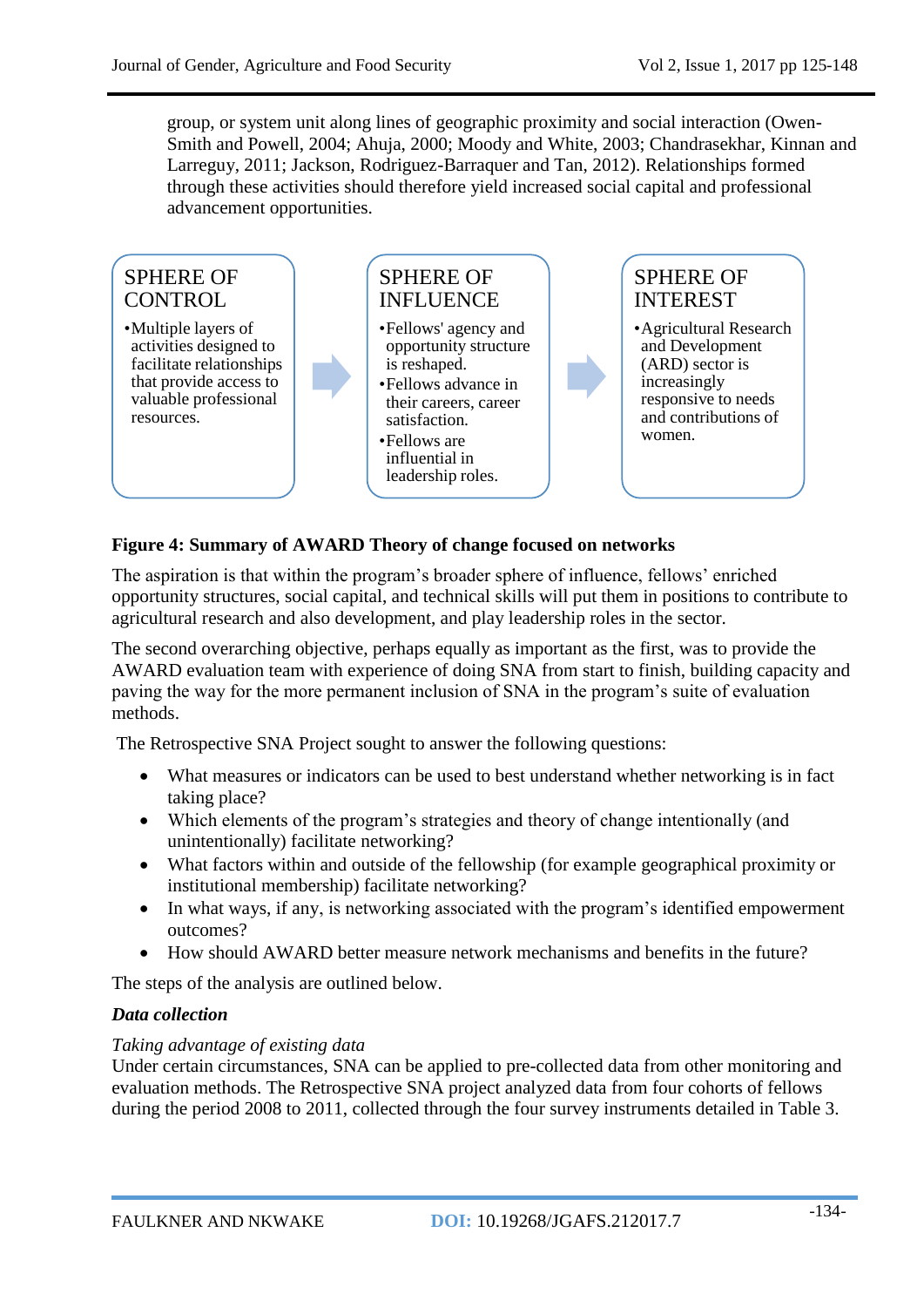| <b>Survey Name</b>                      | <b>Survey Sample</b>           | <b>Survey Administration Moment</b>             |
|-----------------------------------------|--------------------------------|-------------------------------------------------|
| <b>Application Form</b>                 | <b>All AWARD</b><br>applicants | Rolling basis, as applications are<br>submitted |
| Post-Fellowship<br><b>Feedback Form</b> | All AWARD fellows              | At the end of the fellowship                    |
| <b>Final Evaluation</b>                 | All AWARD fellows              | At the end of the fellowship                    |
| <b>Survey Form</b>                      |                                |                                                 |
| <b>Impact Story Form</b>                | All AWARD fellows              | At the end of the fellowship                    |

|  | Table 3: Survey instruments used in the Retrospective SNA Project |  |  |  |  |  |
|--|-------------------------------------------------------------------|--|--|--|--|--|
|--|-------------------------------------------------------------------|--|--|--|--|--|

To provide useful, actionable results, the project focused only on known, current areas of interest for leadership. Four areas of interest were specified (Table 4).

| <b>Theme</b>                               | <b>AWARD's Interest</b>                                                                                                                                                                                                                                                                                                                                                                                                                                                                                          | <b>Relevant Pre-Collected Data</b>                                                                                                                                                                                                                                                                                                                                                                                                                                                                                                                                                                                          |
|--------------------------------------------|------------------------------------------------------------------------------------------------------------------------------------------------------------------------------------------------------------------------------------------------------------------------------------------------------------------------------------------------------------------------------------------------------------------------------------------------------------------------------------------------------------------|-----------------------------------------------------------------------------------------------------------------------------------------------------------------------------------------------------------------------------------------------------------------------------------------------------------------------------------------------------------------------------------------------------------------------------------------------------------------------------------------------------------------------------------------------------------------------------------------------------------------------------|
| <b>Professional</b><br><b>Associations</b> | Similar to conferences, AWARD funds<br>fellows' membership in professional<br>associations. AWARD leadership has<br>pending questions regarding the worth of<br>this support as opposed to other, cheaper<br>options such as distance learning and<br>webinars.                                                                                                                                                                                                                                                  | The network exercise dataset contains 47<br>variables directly related to professional<br>associations, including four that are the<br>names of the individual associations<br>themselves. These four name variables<br>can serve to form both within-fellow and<br>between-fellow networks graphs.                                                                                                                                                                                                                                                                                                                         |
| Positions &<br><b>Organizations</b>        | AWARD recruits both mentors and<br>mentees from a network of institutions<br>involved in African agricultural research.<br>Each institution has unique interests,<br>reputation, resources, and culture<br>(including attitudes towards women's<br>involvement in research) which may<br>enhance or impede its involvement with<br>AWARD's beneficiaries. AWARD<br>leadership perceived an opportunity to<br>increase the efficiency of time and effort<br>spent interacting with each of these<br>institutions. | AWARD tracked the positions and<br>organizations fellows took on as they<br>progressed through the fellowship. The<br>name variables for these organizations<br>and positions can be used to form<br>between- and within-fellow edges.<br>Although the vertices met the<br>requirements outlined above, so few<br>fellows reported moving through<br>institutions (within-fellow) or being part<br>of the same institutions as other fellows<br>(between-fellow) that the networks<br>produced did not yield interesting<br>analyses. The datasets produced by these<br>models are included in the project<br>deliverables. |

**Table 4: Themes for analysis, AWARD Retrospective Network Analysis Exercise**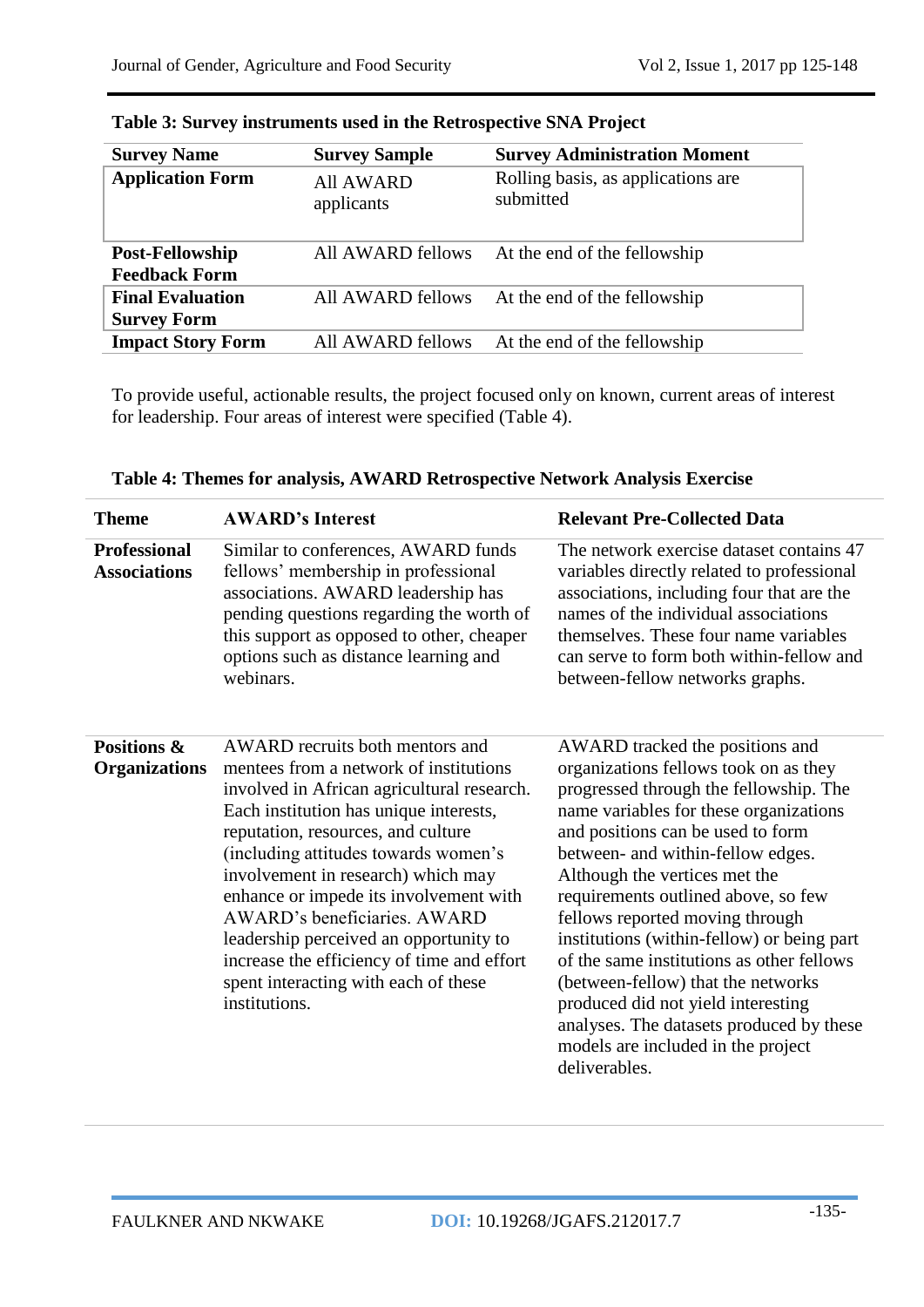| <b>Conferences</b> | AWARD provides financial support for<br>fellows to attend scientific conferences.<br>Over 60% of fellows who took<br>advantage of this support went to<br>international conferences. AWARD<br>desires to understand better the benefits<br>of conference attendance for fellows,<br>particularly those related to social capital<br>construction, with the hypothesis that<br>this support could be provided more<br>efficiently. | The dataset for this retrospective SNA<br>exercise does not contain variables that<br>specify conference names or associated<br>institutions, and therefore no appropriate<br>candidate Vertex Variables.                                                                                                                                                                                                                                                                                                                                                                                                                    |
|--------------------|-----------------------------------------------------------------------------------------------------------------------------------------------------------------------------------------------------------------------------------------------------------------------------------------------------------------------------------------------------------------------------------------------------------------------------------|------------------------------------------------------------------------------------------------------------------------------------------------------------------------------------------------------------------------------------------------------------------------------------------------------------------------------------------------------------------------------------------------------------------------------------------------------------------------------------------------------------------------------------------------------------------------------------------------------------------------------|
| <b>Mentoring</b>   | AWARD wishes to better understand<br>which mentor types and mentorship<br>strategies have most influenced fellows'<br>experiences.                                                                                                                                                                                                                                                                                                | While the dataset contains 21 variables<br>related to mentors, only three of these -<br>Mentor ID, Mentor Last Name, and<br>Mentor First Name – are well suited to<br>form network edges. Because each fellow<br>only had one mentor, edges would<br>provide the richest basis for SNA. Mentor<br>ID must be excluded due to missing cases<br>(75 of 249). Aggregating fellows by<br><b>Mentor Last Name and Mentor First</b><br>Name shows that AWARD selected 215<br>unique mentors. Only 20 mentors are<br>associated with more than one fellow,<br>which severely reduces the utility of a<br>between-fellow comparison. |

The project team identified variables relevant to these areas within the dataset and profiled them against two fundamental criteria for rich, interesting SNA.

# **Table 5: Example model setup – professional associations**

| <b>Network</b><br><b>Component</b> | <b>Definition</b>                             | <b>Attached Metadata</b>                                                                                                         |
|------------------------------------|-----------------------------------------------|----------------------------------------------------------------------------------------------------------------------------------|
| <b>Vertices</b>                    | Professional<br>Associations in which         | Measures of centrality: degree, closeness,<br>eigenvector, betweenness.                                                          |
|                                    | fellows were members<br>(within-fellow edge). | Average rating of significance of<br>professional association membership to<br>career growth by all fellows who were<br>members. |
|                                    |                                               | Percentage of fellows who were members<br>of a professional association pre-AWARD<br>fellowship.                                 |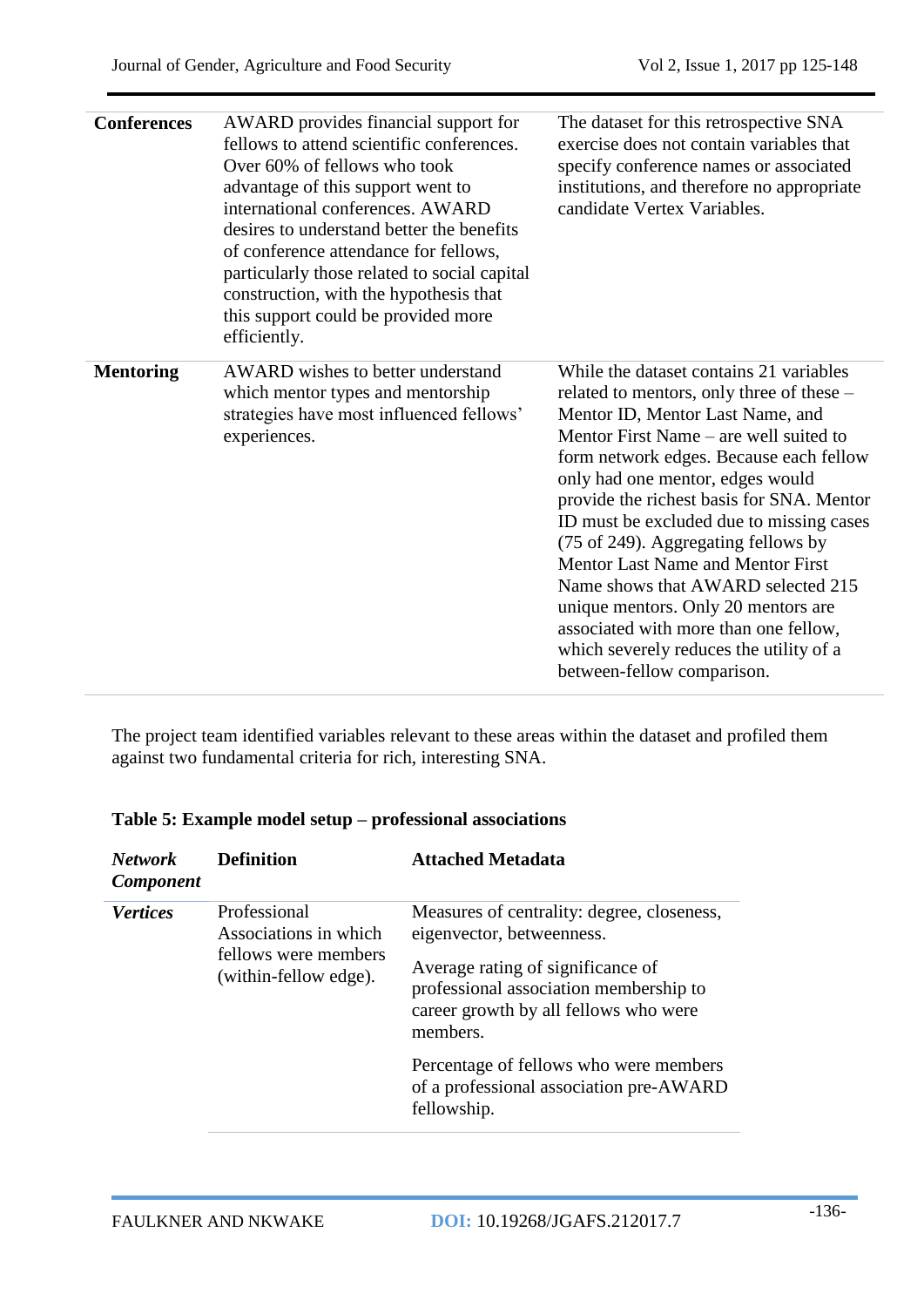| Edges | Two Professional<br>Associations share an<br>edge when a fellow<br>reports being a member<br>of both simultaneously. | "Weight": Number of fellows who were<br>members of both professional<br>associations. |
|-------|----------------------------------------------------------------------------------------------------------------------|---------------------------------------------------------------------------------------|
|-------|----------------------------------------------------------------------------------------------------------------------|---------------------------------------------------------------------------------------|

#### *Data analysis*

As is common in quantitative methods, the bulk of time spent on SNA is often dedicated to reformatting or reshaping data. In this project, raw data were imported into  $[R]$  statistical software<sup>6</sup> and then cleaned (e.g. standardizing the spelling of professional association names). The [R] script then reshaped the cleaned dataset into the Vertex List and Edge List. This transformation involved data organization (re-arrangement without adding or subtracting information) and data manipulation (variable aggregation using sums/count/average). Metadata were then calculated and merged in with the Vertex and Edge Lists to form the final dataset (Table 6).

#### **Vertex List:** *Data on entities is stored in a table similar to standard datasets with each unit of analysis on a different row, and the characteristics of each unit (variables) stored in the columns.*  **vtx.id Degree Centrality Betweenness Centrality africa technology policy studies network** 1 0 **african crop science society** 4 4 **african nutrition society** 5 37.60 **...** ... ... **world poultry science** 3 0 **Edge List:** *Data on relationships is stored in a table where each row is a relationship and the first two columns, Vertex 1 and Vertex 2, define the related vertices. Subsequent columns can store metadata on the relationship.* **vtx.1 vtx.2 weight african nutrition epidermiology** african nutrition society 1 **african nutrition society** agricultural extension society of nigeria 1 **african association of agricultural economics** american association of agricultural economics 1 **...** ... ... **sustainable aquaculture research networks in subsaharan africa** world aquaculture society  $\mathcal{D}_{\alpha}$

#### **Table 6: Vertex and edge list examples**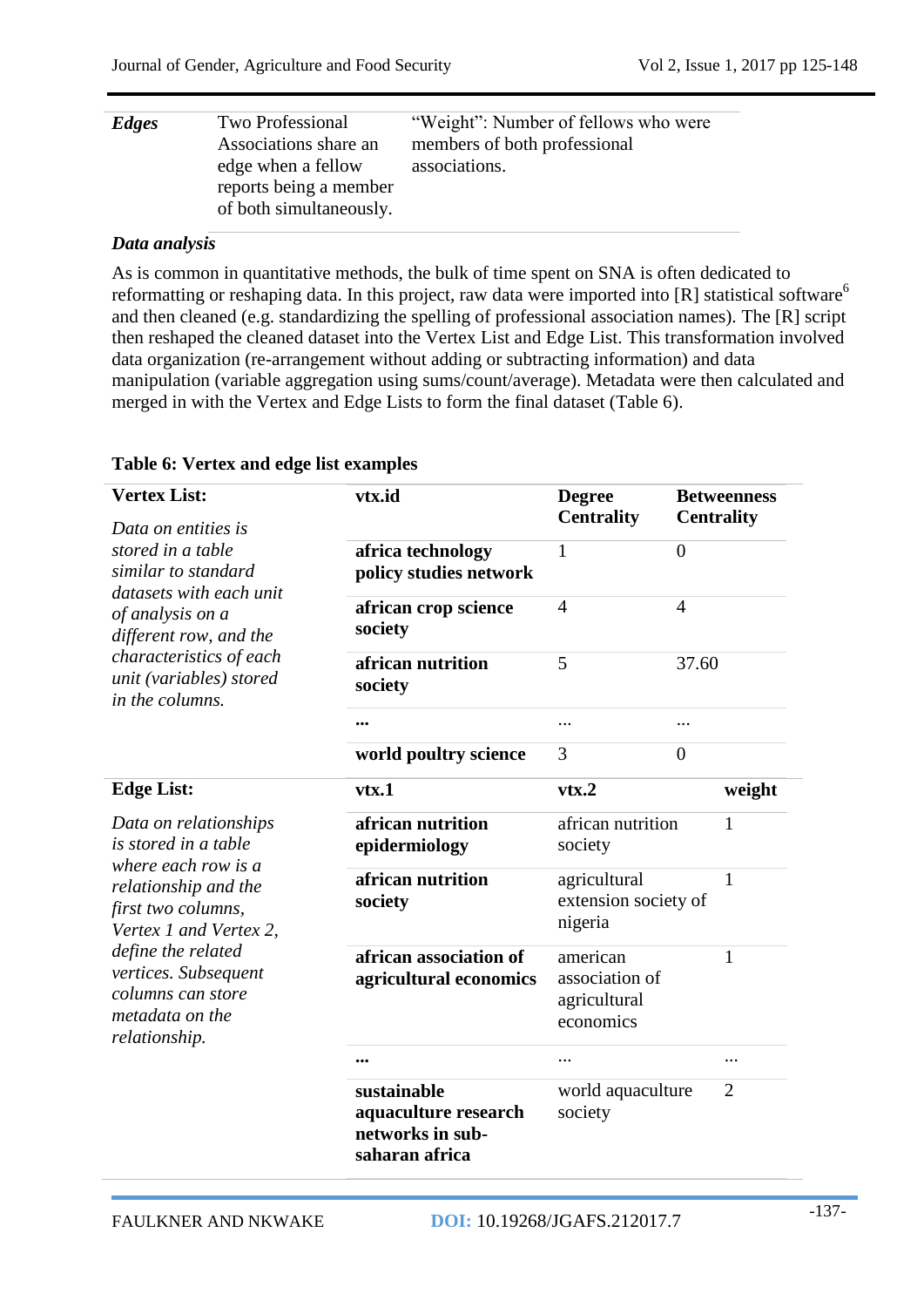We used the [R] package graph to calculate network metrics such as measures of centrality7. The fully prepared network dataset was then exported from [R] to an Excel spreadsheet. NodeXL, a free Excel template for network visualization, was used to create visualizations for presentation8.

## *Interpreting and using SNA results*

Using SNA results should always be a process of triangulation with other monitoring and evaluation methods. In this case, a combination of SNA and descriptive statistics presents an image consistent with the notion that AWARD broadens fellows' geographic horizons, shifting their participation from locally-based professional associations to regional and international associations where they previously had few connections. Specifically, fellows who end up on the outer edges of the professional association networks, i.e. those who share few overlaps with other fellows, also score highest in terms of their leadership capability<sup>9</sup>.



# **Figure 5: Distribution of membership by number of prof. associations**

Of the 249 fellows represented in the project dataset, 60 (24 percent) reported belonging to at least one professional association, and 49 (20 percent) belonged to two or more.

|                   | Distribution of<br>Memberships* |      | Distribution of<br>Associations |      | <b>Year Started Membership</b> |                              |
|-------------------|---------------------------------|------|---------------------------------|------|--------------------------------|------------------------------|
| Geographic Scope  | #                               | Pct. | $\#$                            | Pct. | Avg. Year<br>Joined**          | % before<br>becoming fellows |
| Africa-wide       | 8                               | 10%  | 5                               | 10%  | 2011                           | 53%                          |
| International     | 47                              | 61%  | 29                              | 54%  | 2011                           | 14%                          |
| <b>National</b>   | 20                              | 26%  | 18                              | 33%  | 2005                           | 88%                          |
| Sub-Regional      | $\overline{2}$                  | 3%   | 2                               | 4%   | 2012                           | 1%                           |
| Column Sum        | 77                              |      | 54                              |      |                                |                              |
| Mean (all assoc.) |                                 |      |                                 |      | 2009                           | 40%                          |

**Table 7: Distribution of professional association membership**

\*It is important to note that this table counts memberships, not fellows. Each fellow may be a member of multiple associations.\*\* Arithmetic mean rounded to closest year.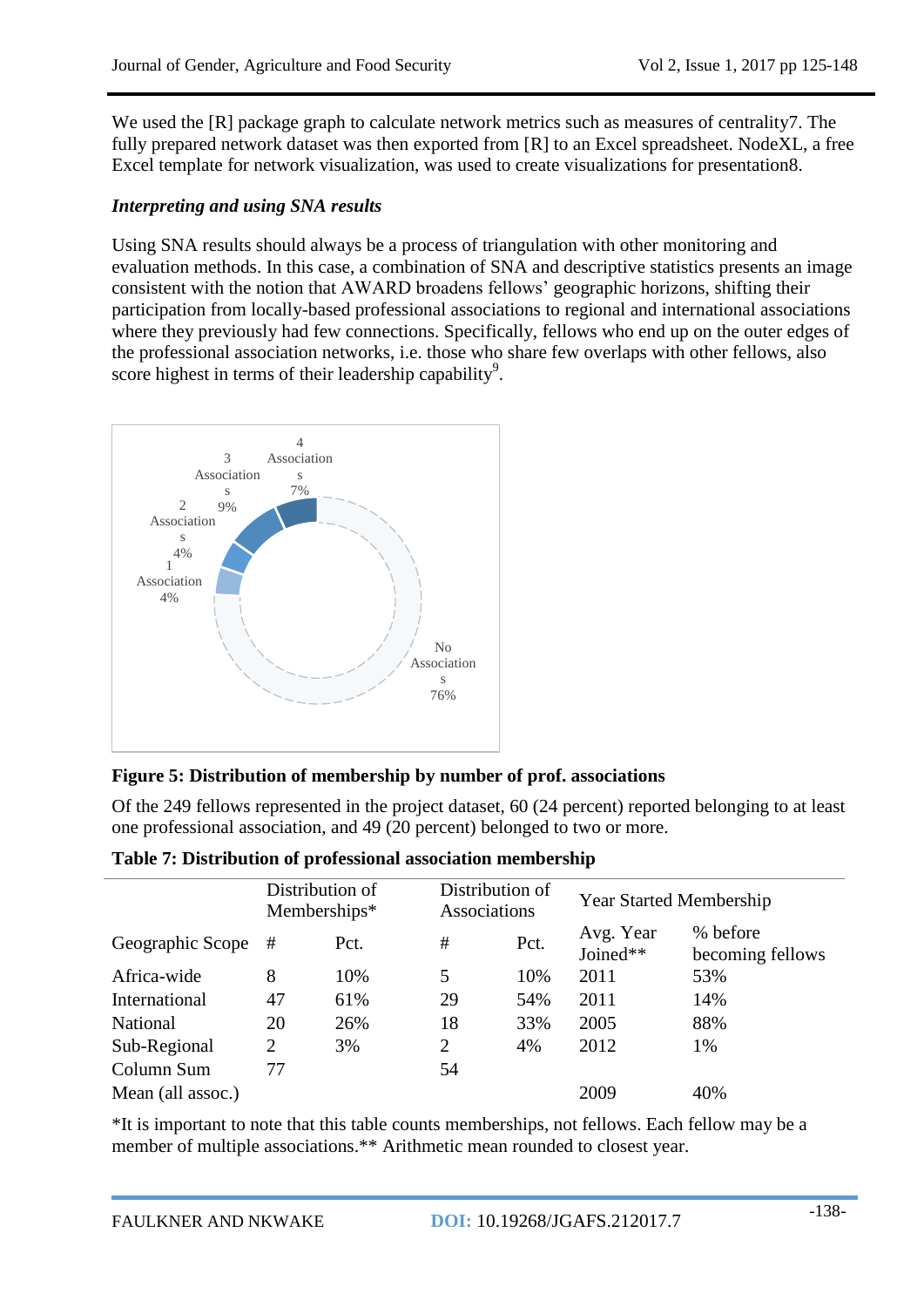Membership in professional associations is not only relatively rare, but also spread sparsely among 54 different associations (Table 7).

Although verification of the direction of causality is impossible given the dataset, the results could support a story in which AWARD tends to encourage fellows to network across borders, and in particular, beyond Africa. Geographically, the distribution is skewed towards international associations (61 percent of all memberships distributed among 47 associations). Fellows also tended to join national associations earlier (on average, in 2005) than international associations (on average, in 2011).

Descriptive analyses show that there is no correlation between registering to a professional association and gains in levels of empowerment – specifically increasing fellows' capabilities and opportunities to achieve professional autonomy. Additionally, fellows were unlikely to list membership to professional associations as one of the activities that made a significant contribution to their empowerment. With SNA, however, we can gain a more nuanced view by integrating the influence of relationships between fellows and associations into analyses.

#### *Within-fellow network model: professional associations connected by fellows*

In the within-fellow model (Figure 10 ), each node represents a professional association. A connection (edge) appears when one or more fellows are members of both associations<sup>10</sup>. One could interpret this network as the web of professional associations "bridged" by fellows. The shape of the network shows how fellows have decided to distribute memberships when joining multiple professional associations.

An inspection of the network visualization reveals that fellows (a) do not usually belong to multiple professional associations, and (b) tend to be spread thinly throughout diverse associations. These results align with the fellowship's broad, multi-themed focus and intentional selection of fellows from disparate fields of agricultural research. Some sub-groups, like the four light blue squares in Figure 9 (all associated with agricultural economics), have clear thematic focuses, while others like the light blue circles on the bottom left seem to depend more on the popularity of a central organization (the Microbiology Society in this case).



## **Figure 6: Avg. degree centrality by geographic scope and moment joined**

Figure 6 shows that after joining the fellowship, fellows tend to become part of professional associations of which other fellows are not members. This could be another indication that AWARD is helping fellows broaden their horizons and branch out beyond the standard associations they and their peers would usually join. The graph compares associations where fellows joined before AWARD versus those joined during AWARD, based on the average number of fellows they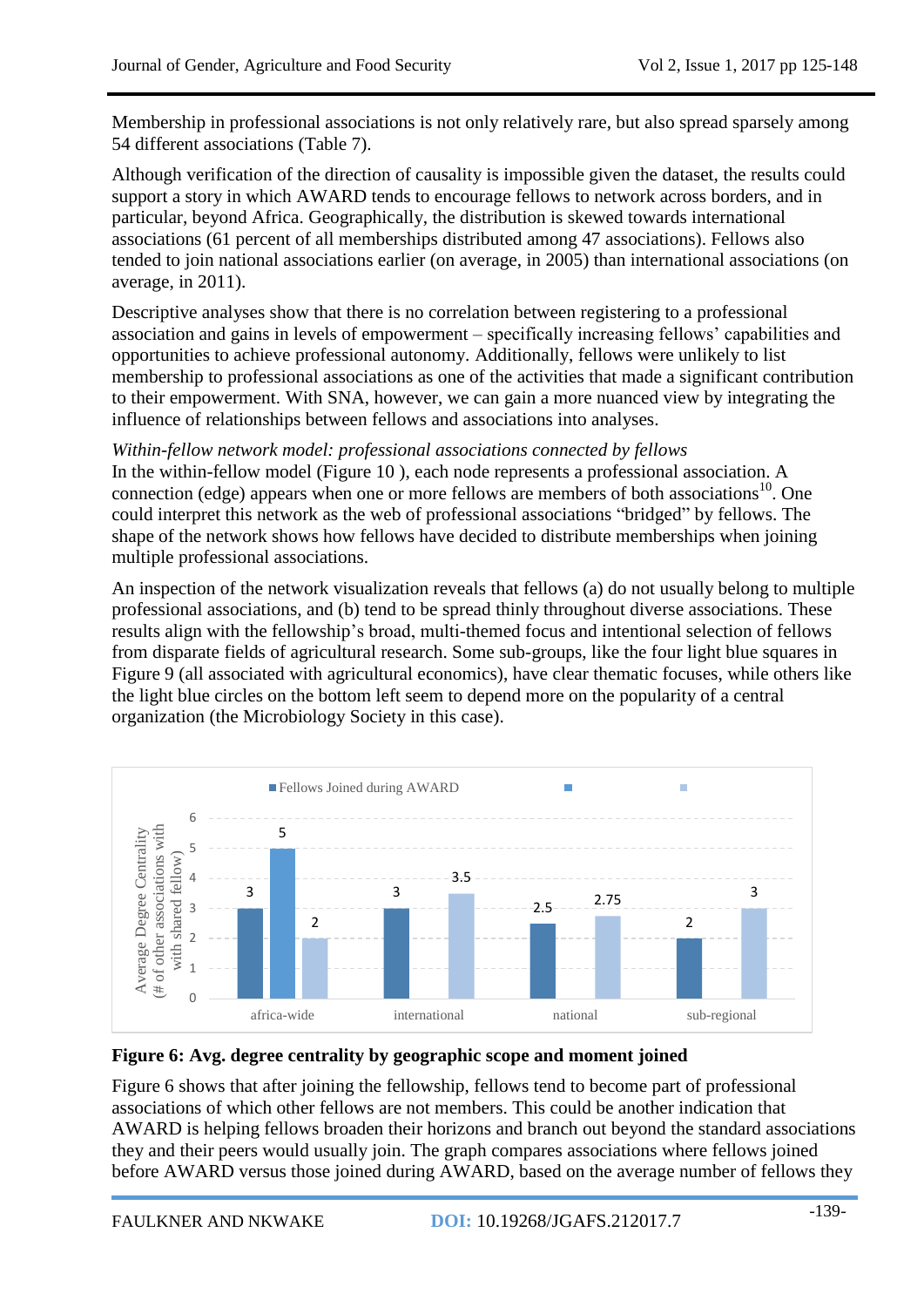share with other associations (degree centrality). Associations which fellows joined pre-AWARD share more fellows with other associations than those which fellows joined post-AWARD (except in the Africa-wide group).

*Between-fellow network model: network of fellows as connected through professional associations*  In this second model, each node represents a fellow (a person) and edges show when two fellows are members of the same professional association. The 49 vertices represent the 20 percent of fellows who share a professional organization with at least one other fellow. Conceptually, this model represents the network of fellows connected through professional organizations who might, for example, see each other at conferences or correspond over association listservs.

Analysis reveals that fellows tend to cluster in cliques. Within each clique, every member is connected to every other member. With few exceptions, each clique corresponds to a group of fellows who all belong to a single association. Figure 7 indicates that Ethiopian fellows overlap most in terms of professional association membership, sharing an average of five or more connections with other fellows. Tanzanians rank second, while Nigerians – roughly a third of fellows represented in the network – come in third. This analysis provides an actionable result: to efficiently disperse fellows, i.e. aim them where their peers are not already members, the fellowship could prioritize these three nationalities.



#### **Figure 7: Prevalence of professional association overlap between fellows by country**

Figure 8 demonstrates that fellows who score themselves high in leadership capabilities tend to be connected to fewer fellows through professional associations. These fellows are also more likely to belong to multiple associations. Both tendencies also align with the hypothesis that AWARD encourages fellows to expand their professional networks beyond familiar boundaries and in doing so boosts their self-rated leadership capacity. Alternatively, the fellows who tend to view themselves as more capable leaders could be those who are the most likely to branch beyond the networks they share with their peers (this analysis cannot tell the direction of the cause-effect relationship).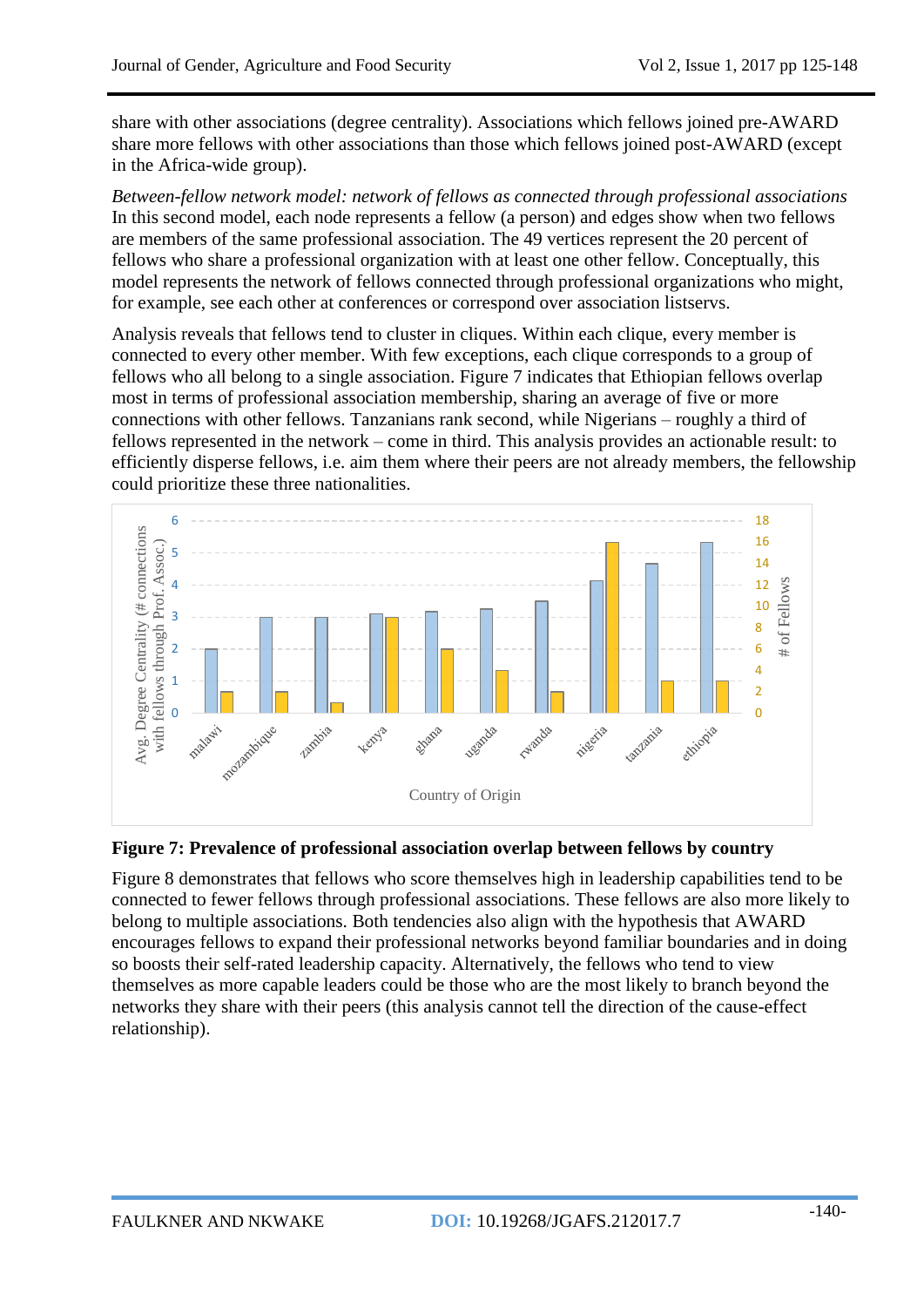

#### **Figure 8: Leadership capabilities index vs. fellows' degree centrality**

Looking at sub-groups within this model supports the claim that sharing connections with other fellows through professional associations is a sign of "greenness". Three groups in the upper-left portion of Figure 10 link to each other through a single "pass-through" fellow<sup>11</sup>. Observing the comparison between these pass-through fellows and other fellows displayed in

|                                  | non-pass-through | pass-through |
|----------------------------------|------------------|--------------|
| # fellows                        | 45               | 3            |
| origin countries                 |                  |              |
| avg. degree                      | 2.7              | 4.0          |
| avg. betweenness                 | 4.2              | 81.3         |
| avg. closeness                   | 0.00056          | 0.00073      |
| avg. eigenvector                 | 0.145            | 0.675        |
| avg. leadership capability index | 7.6              | 6.3          |
| avg. power over index            | 5.2              | 3.0          |
| avg. power within index          | 2.6              | 1.3          |
| avg. power to empower index      | 1.5              | 1.3          |

| Table 8: Pass-through vs. non-pass-through fellows - summary stats |  |  |  |
|--------------------------------------------------------------------|--|--|--|
|                                                                    |  |  |  |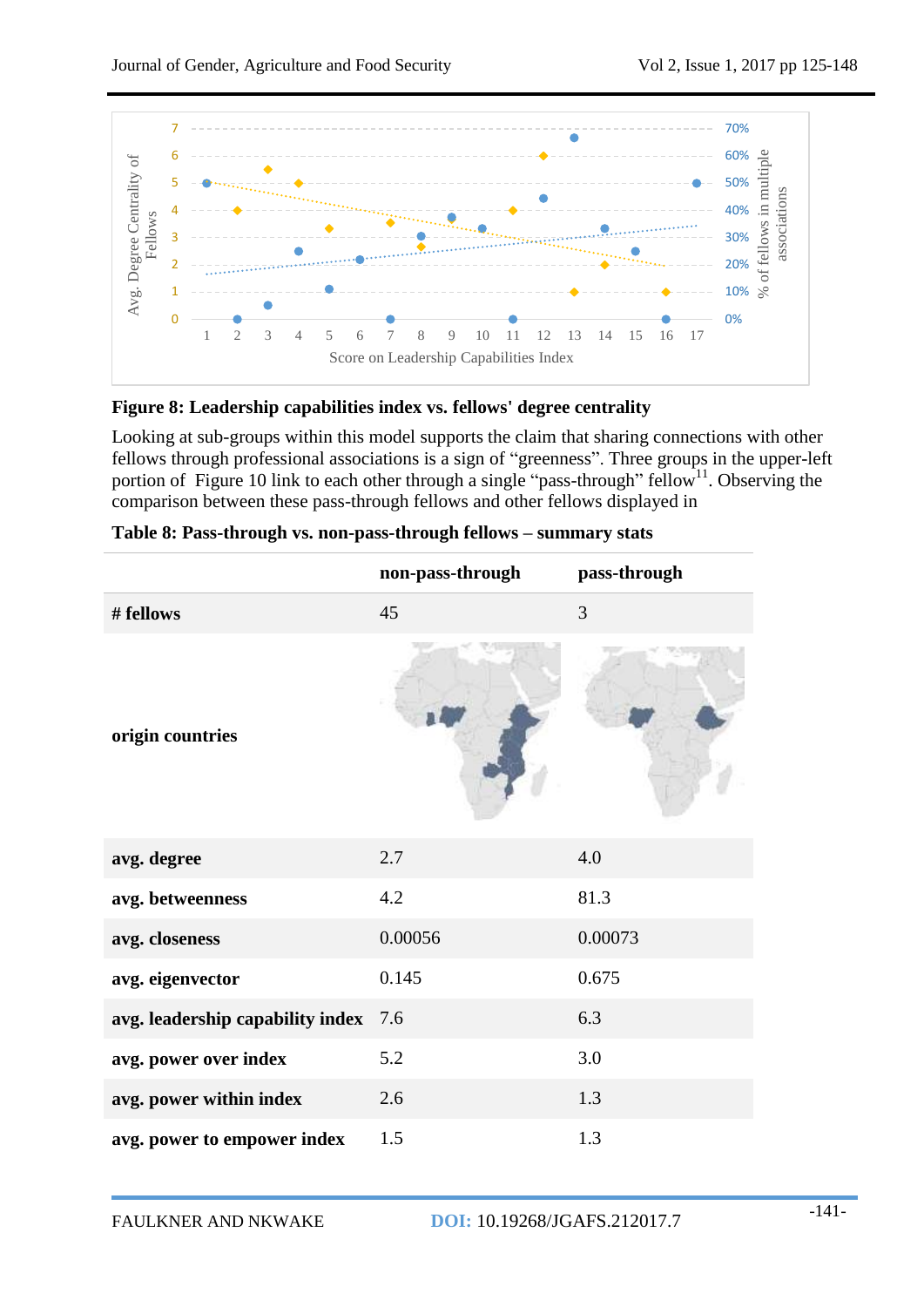Table 8, we see that pass-through fellows' leadership and empowerment indices are universally lower than those of their peers. Once again, the image presented by the data is that the more highly connected pass-through fellows in this network are less experienced; more seasoned, independent fellows exist on the edges $^{12}$ .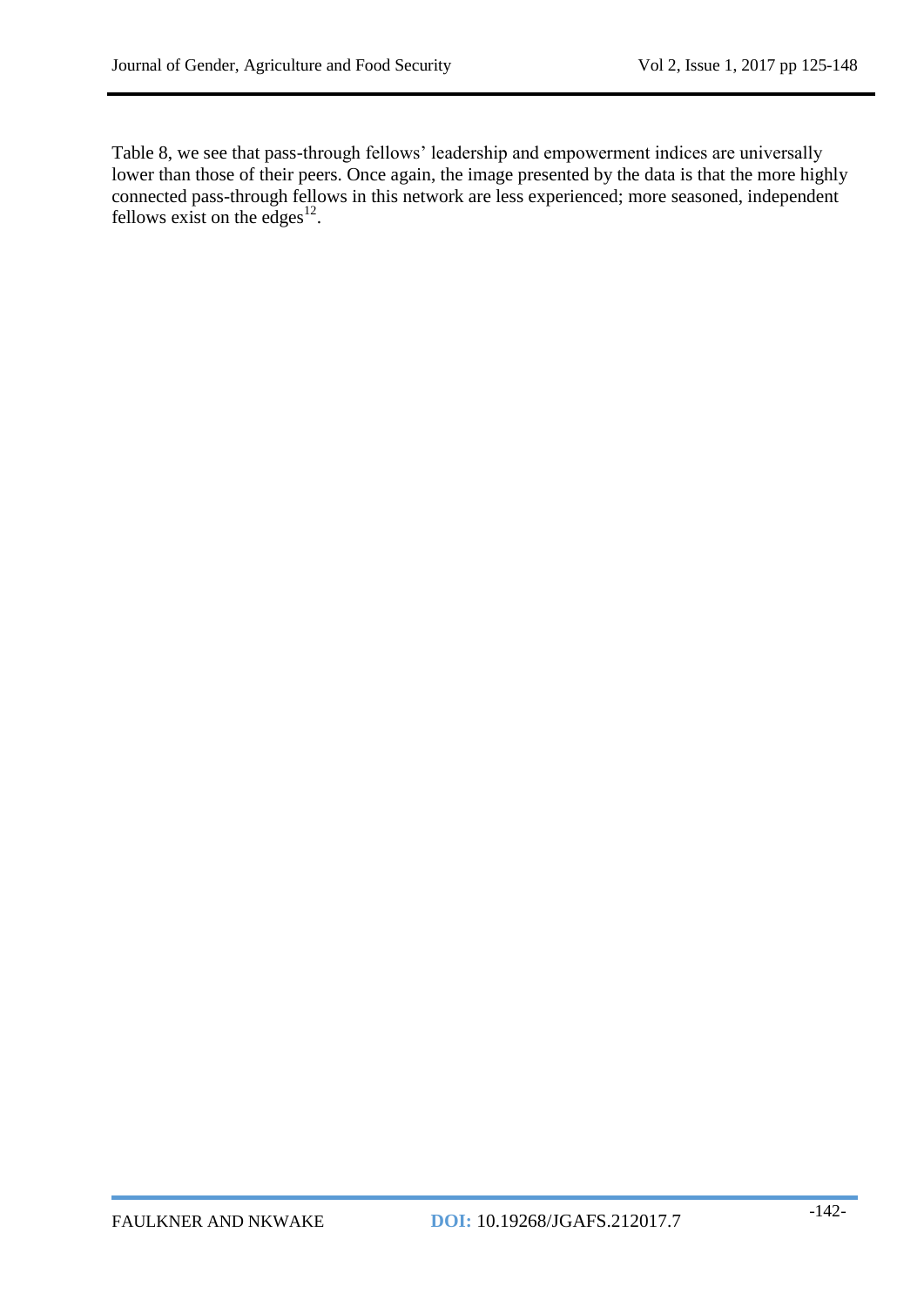

Figure 9: Professional associations as connected by fellows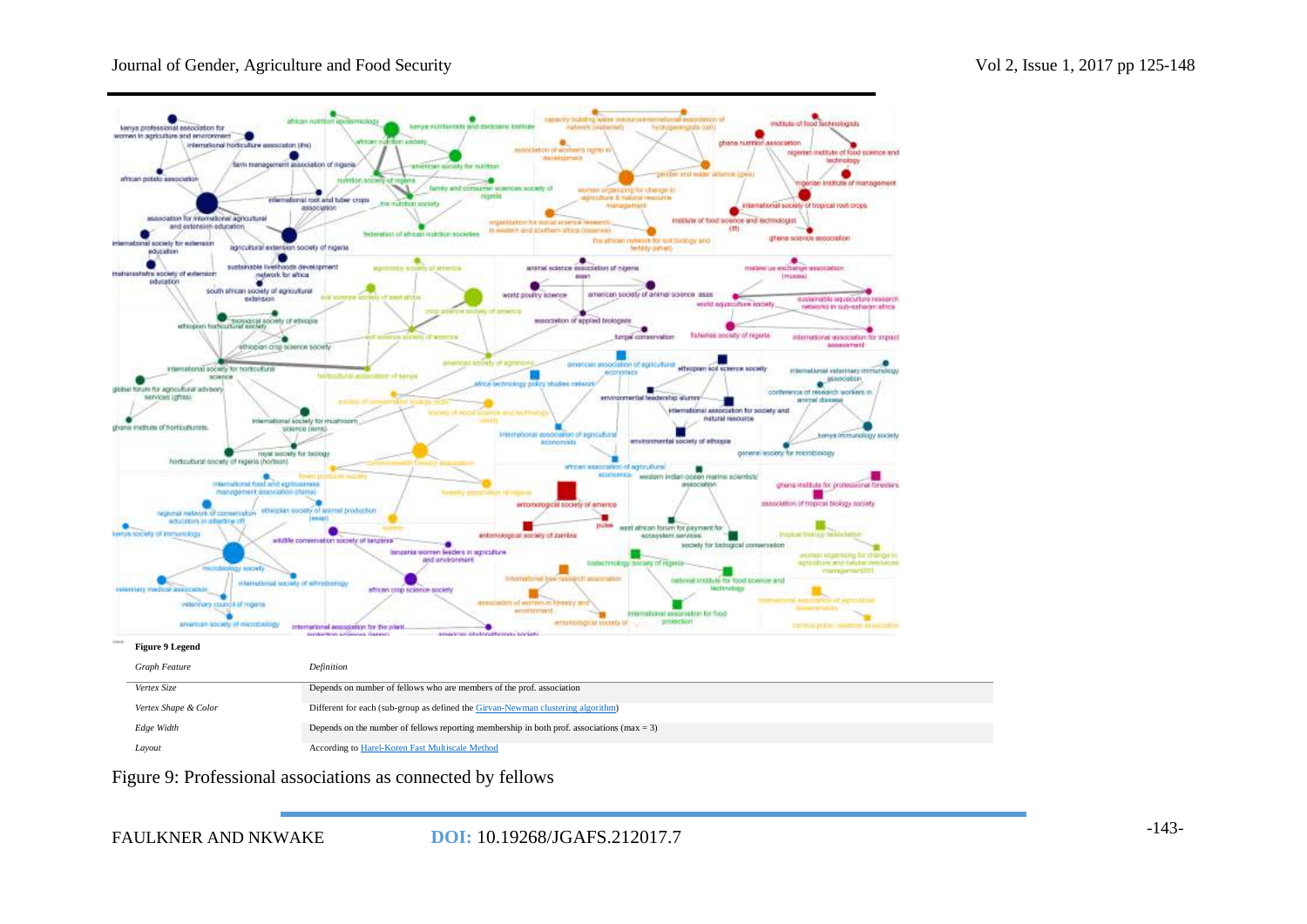

| Graph Feature Definition    |                                                                                                |
|-----------------------------|------------------------------------------------------------------------------------------------|
| <i>Vertex Size</i> Constant |                                                                                                |
|                             | Vertex Color Different for each sub-group as defined the Girvan-Newman clustering algorithm    |
| Edge Width                  | Constant. Labels according to prof. association(s) in which both fellows report<br>membership. |

**Figure 9: Network of fellows as connected through professional associations**

## **Conclusion**

This paper examines why and how rigorous SNA should be applied with greater frequency in the evaluation of agricultural research and development, and capacity-building development interventions. The relationships between units of analysis in these programs, whether individuals, organizations, countries, or otherwise, are both influential and too often ignored by other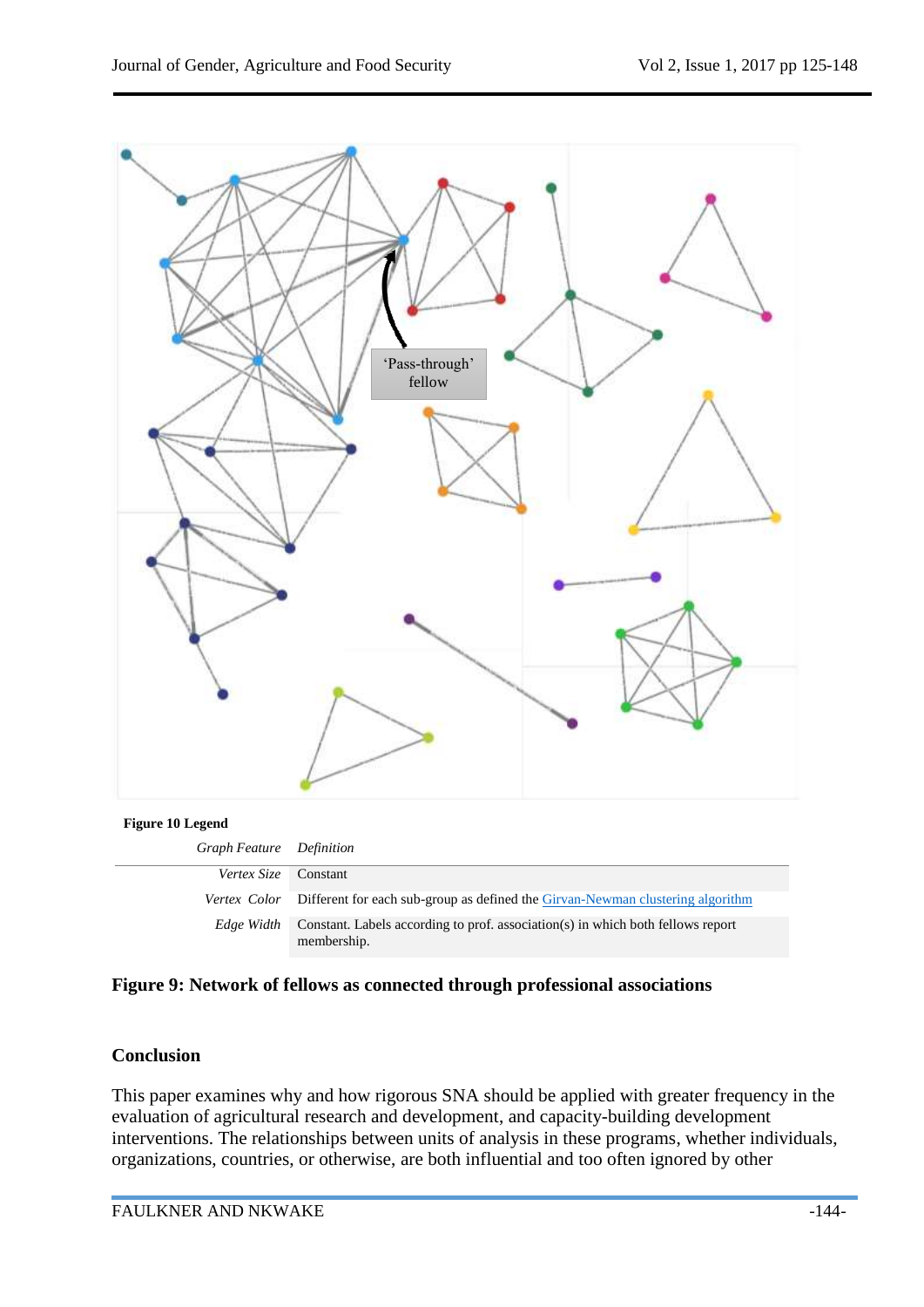quantitative evaluation methodologies.

AWARD has astutely identified SNA as a method that can furnish evidence relevant to some of the program's primary objectives and activities. The Retrospective SNA Project demonstrates that for a limited set of themes, AWARD has already collected data amenable to SNA that can supplement ongoing monitoring and evaluation activities. The project exploited existing monitoring and evaluation data to: identify elements of AWARD's interventions, strategies and theories of change that intentionally (and unintentionally) facilitate networking; understand which factors within and outside of the fellowship (related to geographical proximity, social interactions, etc.) facilitate networking; examine how networking is associated with empowerment outcomes; and to discuss how AWARD should measure network mechanisms and benefits better in the future.

From this analysis we highlight that:

- There are many ways in which AWARD's theory of change is intentional about connecting scientists.
- After joining the fellowship, participants, fellows move from locally-based professional associations also joined by close peers, into regional and international associations where they previously had few connections. This evidence is consistent with the hypothesis that AWARD broadens geographic horizons.
- Fellows are dispersed throughout a broad network of professional associations (more than 50 associations between 2008 and 2011), as would be expected given their diverse origins and disciplines. However, Ethiopian, Tanzanian, and Nigerian fellows tend to join the same professional associations as their peers. AWARD will need to investigate further to understand the causes of these patterns.
- When fellows are part of professional associations of which other fellows are not members, this is associated with higher scores on empowerment indices. Fellows who end up on the outer edges of the professional association networks, i.e. those who share fewer overlaps with other fellows, score highest in terms of their leadership capabilities and empowerment indices. Although far from causal, this result deserves further investigation.

At the same time as it provided the above conclusions, the Retrospective SNA Project served as a proof-of-concept for a larger claim: evaluators and evaluation commissioners in international development should place relationships high on the list of explanatory factors and make their examination a priority. SNA is a broadly applicable family of analysis techniques which deserve greater attention and higher rates of application in the evaluation of capacity building interventions. In other words, when proposing evaluation methods, the onus should be on evaluators and commissioners to explain why SNA is *not* applicable, rather than vice versa.

# **Endnotes**

<sup>1</sup> Technically speaking, hierarchies are a type of network and can also be studied using SNA. The distinction of note is that an evaluation of the efficiency of a strictly hierarchical intervention with a known structure would traditionally measure indicators such as what percentage of resources reached the target population. The analysis might subset these pieces of the hierarchy, such as country or department. In a non-hierarchical network, however, such as a nonprofit coalition, with resources flowing from multiple sources to multiple endpoints and a shifting, distributed leadership structure, measuring these traditional indicators and divisions is difficult. As we shall show throughout the paper, SNA empowers evaluators with tools to assist in understanding these messier by opening the possibility of integrating quantitative analysis of network structure, strength,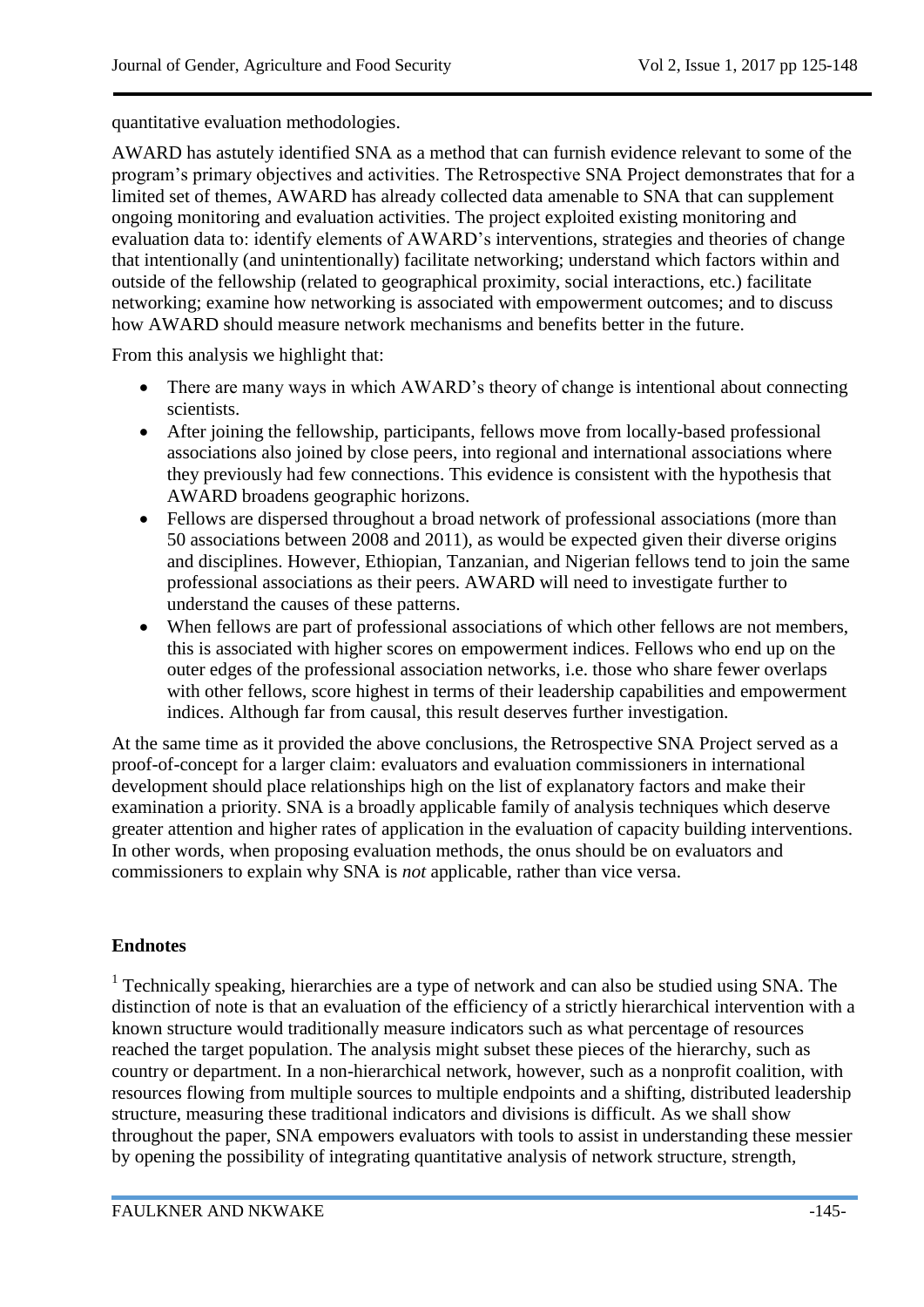density, etc.

 $2^2$  Rather than specify that the entities in question must be human, the term "social network analysis" helps to distinguish this application of the network theory to social phenomena as opposed to electrical circuits or computer networks (two other common applications of the same mathematical tools).

 $3$  In SNA, relationships (as well as entities) can also carry attributes. For example, in some networks, there is meaning to the "direction" of an edge. If an AWARD fellow moves from a post at Organization 1 to a post at Organization 2, the relationship between the two is "directed", with an arrow pointing from Organization 1 to Organization 2. Relationships can also carry measures of strength or intensity, such as the frequency of communication, as well as categorical qualities, such as whether that communication is in-person, via phone, email, etc.

<sup>4</sup>Project implemented February-May, 2016, in cooperation with Flux Research, Monitoring and Evaluation. Project final report available upon request. Please contact Apollo Nkwake (nkwake@gmail.com).

 $<sup>5</sup>$  The numbers 15 and 30 are informal rules of thumb, backed only in the empirical experience of</sup> the authors rather than SNA theory itself.

 $6$  Using [R] for these purposes requires significant investments in learning the [R] coding language. The same transformations could be accomplished in Excel or other spreadsheets software without the need for this investment, but would necessitate more time and incur greater risk of error (untraceable mistakes that alter raw data). [R] script available from authors upon request. Please contact william@fluxrme.com.

<sup>7</sup> Again, using the igraph package in [R] requires previous knowledge of the [R] language. A host of alternative software packages are available which can accomplish the same analyses. For a comprehensive list of these packages:

https://en.wikipedia.org/wiki/Social\_network\_analysis\_software

The authors recommend UCINET as a common program with larger user base and extensive documentation for those entering the field.

<sup>8</sup> NodeXL is a project of the Social Media Research Foundation and may be downloaded from [http://www.smrfoundation.org/nodexl/.](http://www.smrfoundation.org/nodexl/)

<sup>9</sup> We are careful with our language here. The methods applied here do not attempt to measure outcomes over time, nor do they include any comparison groups. We do not know the direction of causality. The data equally support two cases: (a) that AWARD increasing leadership capacity and that these empowered fellows join different professional associations than their peers, or (b) that those AWARD fellows who have the highest leadership capacity to begin with are those that tend to position themselves on the outer edges of the network of professional associations.

 $10$  A more legible high-resolution version of this image is available upon request. Please contact william@fluxrme.com.

<sup>11</sup> "Pass-through" fellows are defined as those nodes in the network with connections to more than one sub-group.

 $12$  Further research on the network structure might permit deeper examination of the value of these bridging relationships and contribute to the literature on their value to social capital formation in diverse cultural contexts (Burt, Hogart and Michaud, 2000).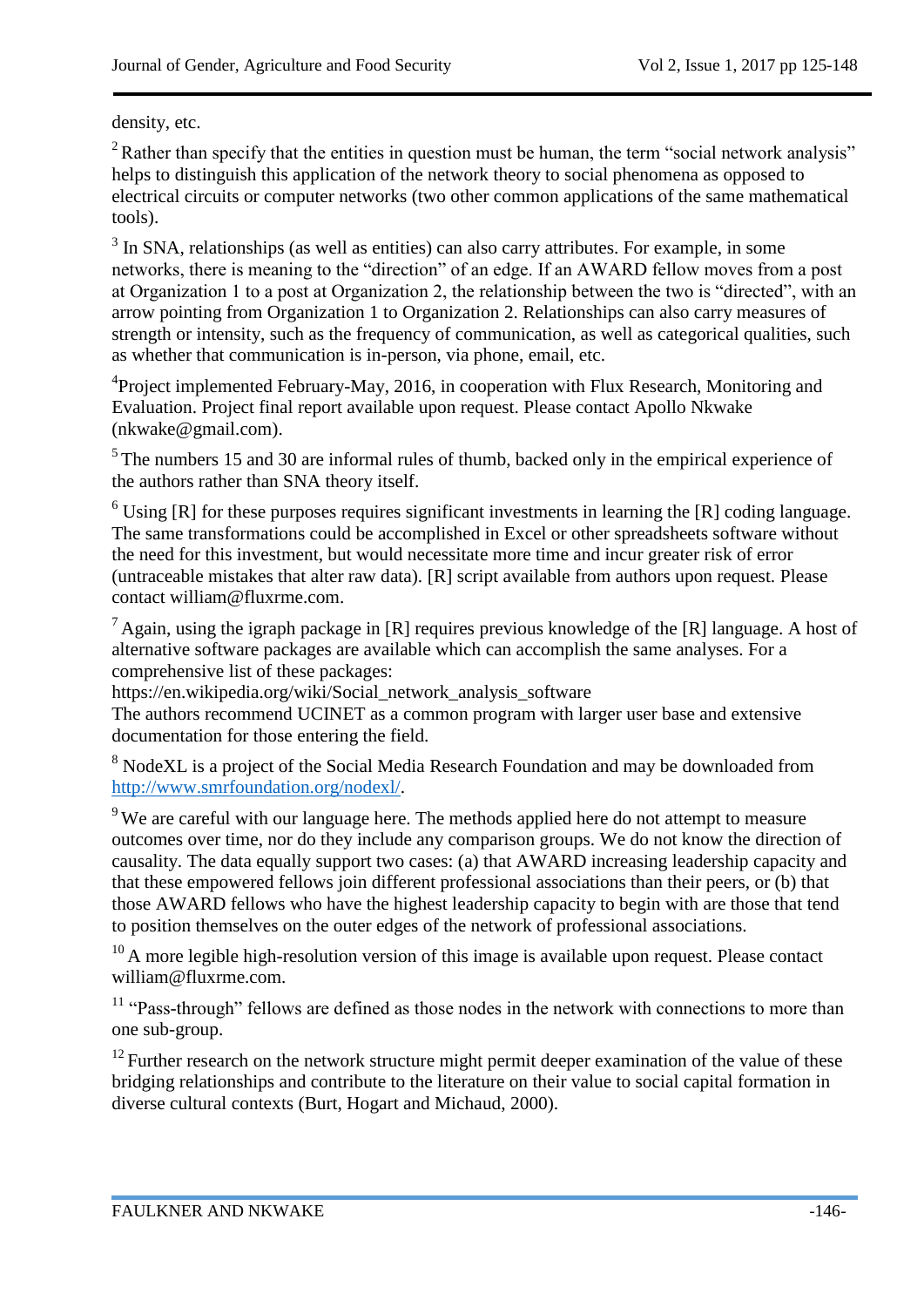# **References**

Ahuja, G. (2000) 'Collaboration Networks, Structural Holes, and Innovation: A Longitudinal Study', *Administration Science Quarterly*, 45(1), pp. 425-455.

Aigner, S. M., Flora, C. B. and Hernandez, J. M. (2001) 'The Premise and Promise of Citizenship and Civil Society for Renewing Democracies and Empowering Sustainable Communities', *Sociological Inquiry*, 71(Spring), pp. 493-507.

Alkire, S. and Ibrahim, S. (2007) 'Agency & empowerment: a proposal for internationally comparable indicators', *Oxford Development Studies,* 35(4), pp. 379-403. Available at: <http://www.tandfonline.com/doi/abs/10.1080/13600810701701897>

Burt, R. S. (2000) 'The network structure of social capital, *Research in Organizational Behavior,* 22, pp. 345-423. Available at: [http://doi.org/10.1016/S0191-3085\(00\)22009-1](http://doi.org/10.1016/S0191-3085(00)22009-1)

Burt, R. S., Hogarth, R. M. and Michaud, C. (2000) 'The social capital of French and American managers', *Organization Science*, 11(2), pp. 123-147. Available at: <http://doi.org/10.1287/orsc.11.2.123.12506>

Chandrasekhar, A. G., Kinnan, C. and Larreguy, H. (2011) 'Informal insurance, social networks, and savings access: evidence from a lab experiment in the field'. MIT Working Paper. Available at: <http://ibread.org/bread/sites/default/files/1012conf/Chandrasekhar.pdf>

Dershem, L. and Bokuchava, T. (2016) 'Network weaving for regional development: an evaluation of the Caucasus' agricultural alliances in Armenia and Georgia using social network analysis'*.*  Oxfam Research Report. Available at:

[http://www.betterevaluation.org/sites/default/files/Network%20Weaving%20for%20Regional%20](http://www.betterevaluation.org/sites/default/files/Network%20Weaving%20for%20Regional%20Development.pdf) [Development.pdf](http://www.betterevaluation.org/sites/default/files/Network%20Weaving%20for%20Regional%20Development.pdf)

Emery, M. and Flora, C. (2006) 'Spiraling-up: Mapping Community Transformation with Community Capitals Framework', *Community Development*, 37(1), pp. 19-35.

Falk, I. and Kilpatrick, S. (1999) 'What is social capital? A study of interaction in a rural community', *Sociologia Ruralis*, 40(1), pp. 87-110. Available at: <http://onlinelibrary.wiley.com/doi/10.1111/1467-9523.00133/abstract>

Fowler, J. H. and Christakis, N. A. (2008) 'Dynamic spread of happiness in a large social network: longitudinal analysis over 20 years in the Framingham Heart Study', *British Medical Journal*, 2008(337), a2338. Available at: <https://doi.org/10.1136/bmj.a2338>

Fruchterman, T. M. J. and Reingold, E. M. (1991) 'Graph drawing by force-directed placement', *Software: Practice and Experience*, 21(11), pp. 1129-1164. Available at: <http://doi.org/10.1002/spe.4380211102>

Girvan, M. and Newman, M. E. J. (2002) 'Community structure in social and biological networks'. *Proceedings of the National Academy of Sciences of the United States of America*, 99(12), pp. 7821-7826. Available at:<http://doi.org/10.1073/pnas.122653799>

Hoppe, B. and Reinelt, C. (2010) 'Social network analysis and the evaluation of leadership networks', *The Leadership Quarterly*, 21(4), pp. 600-619. Available at: <http://doi.org/10.1016/j.leaqua.2010.06.004>

Hu, Y. (2011) 'Algorithms for visualizing large networks', in Naumann, U. and Schenk, O. (eds.) *Combinatorial Scientific Computing*. Florida: CRC Press, pp. 1-25.

Jackson, M. O., Rodriguez-Barraquer, T. and Tan, X. (2012) 'Social capital and social quilts: network patterns of favor exchange', *The American Economic Review*, 102(5), pp. 1857-97.